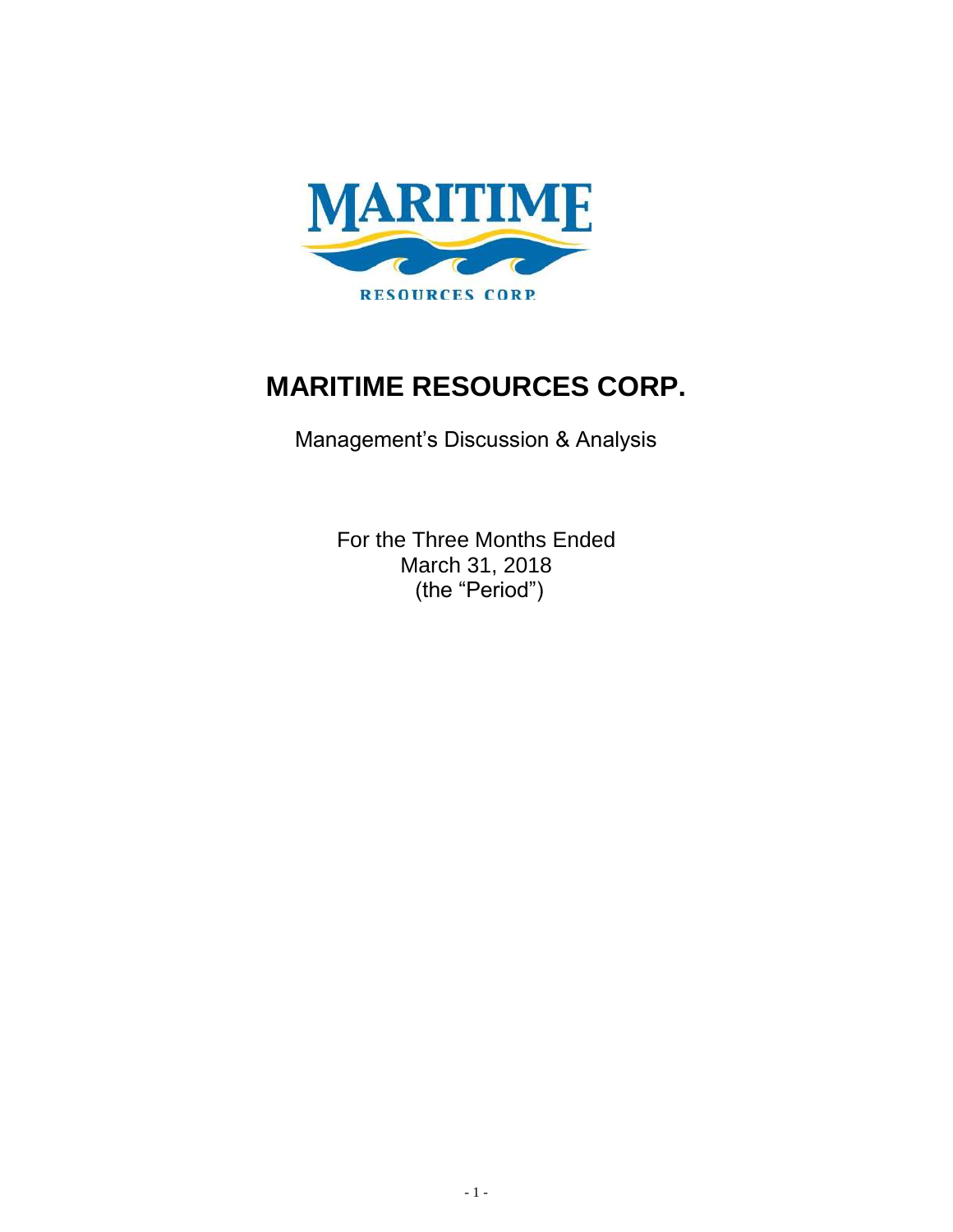# **Table of Contents**

| $\begin{minipage}{0.9\linewidth} \begin{tabular}{l} \hline \textbf{Introduction} \end{tabular} \end{minipage} \begin{minipage}{0.9\linewidth} \begin{tabular}{l} \hline \textbf{C} & \textbf{C} \\ \hline \textbf{D} & \textbf{D} \\ \hline \textbf{D} & \textbf{D} \\ \hline \textbf{D} & \textbf{D} \\ \hline \textbf{D} & \textbf{D} \\ \hline \textbf{D} & \textbf{D} \\ \hline \textbf{D} & \textbf{D} \\ \hline \textbf{D} & \textbf{D} \\ \hline \textbf{D} & \textbf{D} \\ \hline$ |  |
|--------------------------------------------------------------------------------------------------------------------------------------------------------------------------------------------------------------------------------------------------------------------------------------------------------------------------------------------------------------------------------------------------------------------------------------------------------------------------------------------|--|
|                                                                                                                                                                                                                                                                                                                                                                                                                                                                                            |  |
|                                                                                                                                                                                                                                                                                                                                                                                                                                                                                            |  |
|                                                                                                                                                                                                                                                                                                                                                                                                                                                                                            |  |
|                                                                                                                                                                                                                                                                                                                                                                                                                                                                                            |  |
|                                                                                                                                                                                                                                                                                                                                                                                                                                                                                            |  |
|                                                                                                                                                                                                                                                                                                                                                                                                                                                                                            |  |
|                                                                                                                                                                                                                                                                                                                                                                                                                                                                                            |  |
|                                                                                                                                                                                                                                                                                                                                                                                                                                                                                            |  |
|                                                                                                                                                                                                                                                                                                                                                                                                                                                                                            |  |
|                                                                                                                                                                                                                                                                                                                                                                                                                                                                                            |  |
|                                                                                                                                                                                                                                                                                                                                                                                                                                                                                            |  |
|                                                                                                                                                                                                                                                                                                                                                                                                                                                                                            |  |
|                                                                                                                                                                                                                                                                                                                                                                                                                                                                                            |  |
|                                                                                                                                                                                                                                                                                                                                                                                                                                                                                            |  |
|                                                                                                                                                                                                                                                                                                                                                                                                                                                                                            |  |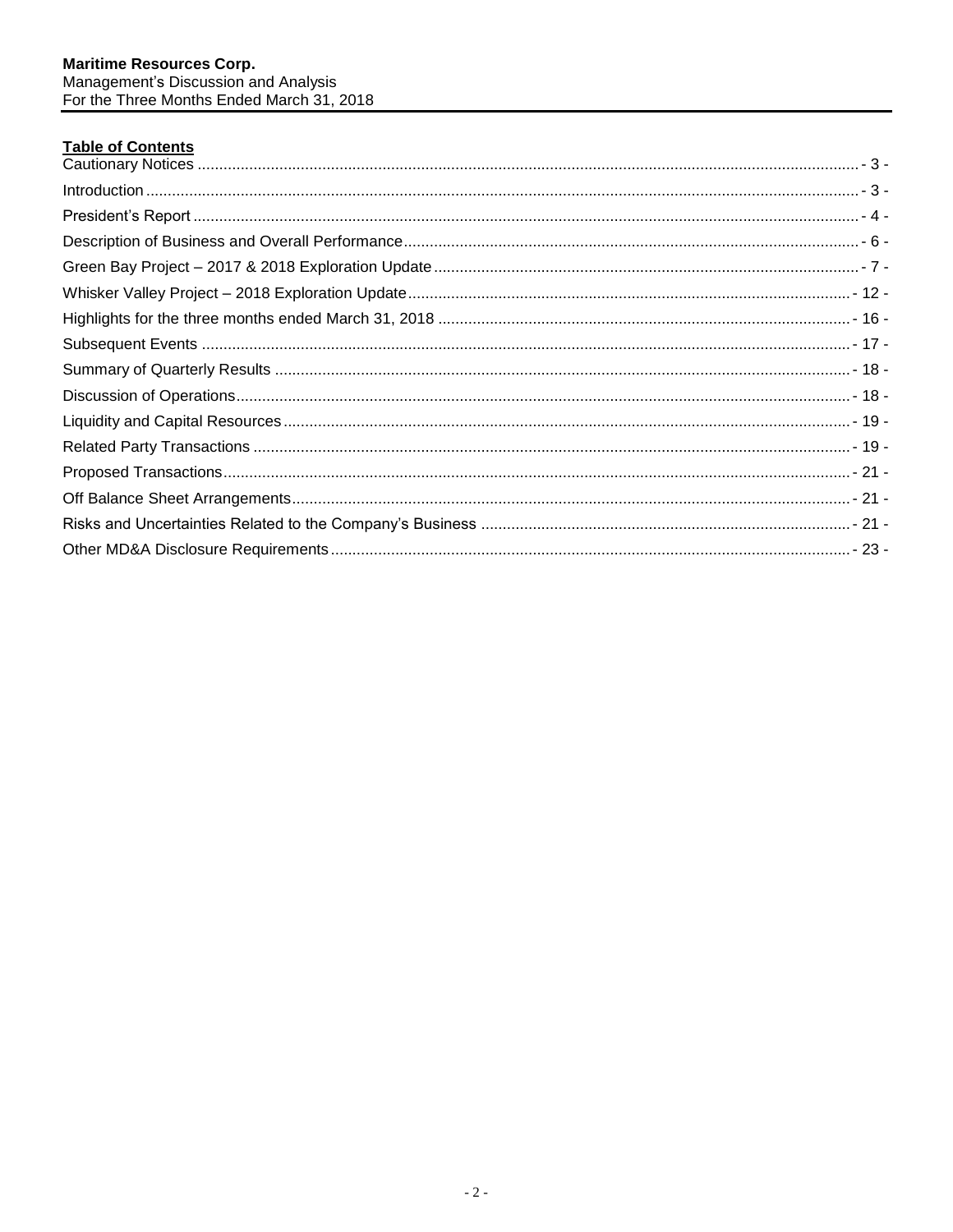# <span id="page-2-0"></span>**Cautionary Notices**

*The Company's financial statements for the three months ended March 31, 2018, and this accompanying Management's Discussion and Analysis ("MD&A") contain statements that constitute "forward-looking statements" within the meaning of National Instrument 51-102, Continuous Disclosure Obligations of the Canadian Securities Administrators. Forward-looking statements often, but not always, are identified by the use of words such as "seek", "anticipate", "believe", "plan", "estimate", "expect", "targeting" and "intend" and statements that an event or result "may", "will", "should", "could", or "might" occur or be achieved and other similar expressions. Forward-looking statements in this MD&A include statements regarding the Company's future exploration plans and expenditures, the satisfaction of rights and performance of obligations under agreements to which the Company is a part, the ability of the Company to hire and retain employees and consultants and estimated administrative assessment and other expenses. The forward-looking statements that are contained in this MD&A involve a number of risks and uncertainties. As a consequence, actual results might differ materially from results forecasted or suggested in these forward-looking statements. Some of these risks and uncertainties are identified under the heading "Risks and Uncertainties Related to the Company's Business" in this MD&A. Additional information regarding these factors and other important factors that could cause results to differ materially may be referred to as part of particular forward-looking statements. The forward-looking statements are qualified in their entirety by reference to the important factors discussed under the heading "Risks and Uncertainties Related to the Company's Business" and to those that may be discussed as part of particular forward-looking statements. Forward-looking statements involve known and unknown risks, uncertainties, assumptions and other factors that may cause the actual results, performance or achievements of the Company to be materially different from any future results, performance or achievements expressed or implied by the forward-looking statements. Factors that could cause the actual results to differ include market prices, exploration success, continued availability of capital and financing, inability to obtain required regulatory approvals, title to properties, and general market conditions. These statements are based on a number of assumptions, including assumptions regarding general market conditions, the timing and receipt of regulatory approvals, the ability of the Company and other relevant parties to satisfy regulatory requirements, the availability of financing for proposed transactions and programs on reasonable terms and the ability of third-party service providers to deliver services in a timely manner. Forward-looking statements contained herein are made as of the date of this MD&A and the Company disclaims any obligation to update any forward-looking statements, whether as a result of new information, future events or results or otherwise. There can be no assurance that forward-looking statements will prove to be accurate, as actual results and future events could differ materially from those anticipated in such statements. Accordingly, readers should not place undue reliance on forward-looking statements.*

#### <span id="page-2-1"></span>**Introduction**

The management's discussion and analysis ("MD&A" or "Report") of Maritime Resources Corp. (the "Company" or "Maritime") has been prepared by management in accordance with the requirements under National Instrument 51-102 as at May 29, 2018 (the "Report Date"), and provides comparative analysis of the Company's financial results for the Period. The following information should be read in conjunction with the Company's audited financial statement for the year ended December 31, 2017 and the Company's condensed interim financial statement for the period ended March 31, 2018 together with the notes thereto (collectively, the "Financial Statements"). Unless otherwise indicated, all dollar amounts in this document are in Canadian dollars.

The Financial Statements, together with this MD&A, are intended to provide investors with a reasonable basis for assessing the financial performance of the Company as well as potential future performance, and are not necessarily indicative of the results that may be expected in future periods. The information in the MD&A may contain forward-looking statements, and the Company cautions investors that any forward looking statements by the Company are not guarantees of future performance, as they are subject to significant risks and uncertainties that may cause projected results or events to differ materially from actual results or events. Please refer to the risks and cautionary notices of this MD&A. Additional information relating to the Company may be found on SEDAR at *[www.sedar.com](http://www.sedar.com/)*.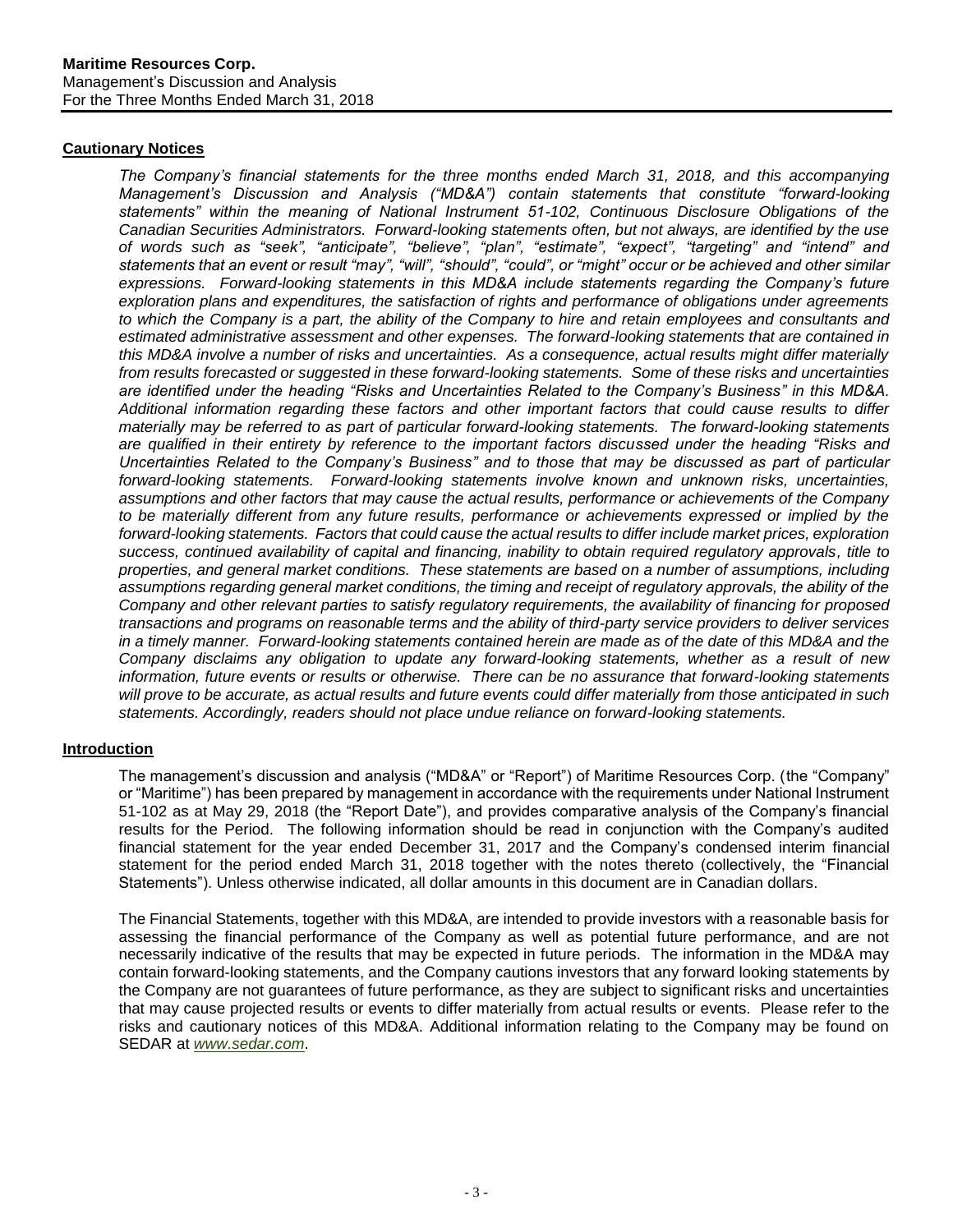# <span id="page-3-0"></span>**President's Report**

During the first quarter of the fiscal year Maritime continued to advance its gold properties in Newfoundland with the follow-up work on programs that were completed during the fall of 2017. At Hammerdown after completion of the 2017 trenching program the near surface mineralization on the J, K, and L veins the Company initiated a near surface drill program to target the vein system below the trenching area. This work was completed to determine the potential of any near surface gold mineralization that could be accessed via open pit, similar to the initial start up of Hammerdown in 2000. To date the company has completed over 31 drill holes for a total of approximately 1700 metres, the first set of results were released on April 19, 2018 and remaining results will be released when received.

In October of 2017 the Company permitted and carried out the opening of the reclaimed portal at the Hammerdown mine. This was done to gain access to underground to assess the ground conditions and determine the water level. Upon completion of that program the Company engage Gemtec Engineers and Geoscientist to complete the permitting applications in order to begin a dewatering program later in 2018. These permits were granted in February of this year and planning and budgeting for the dewatering program is ongoing.

Early 2017 Maritime entered into an option agreement to earn a 100% interest in the Whisker property, located only 10 km from Hammerdown. A detailed IP program was completed in February and March of this year to highlight the area of the exposed trenches from last falls program. The IP survey covered approximately 10-line kilometres on 50 metre spaced lines over the new Whisker Valley vein system which has outlined the high grade gold veins recently reported by Maritime. We will be looking at following up on this with a 1000 metre drill program later in 2018.

On April 13, 2018 Anaconda Mining Inc. made an unsolicited offer to acquire all of the outstanding shares of Maritime Resources Corp. for shares of Anaconda on the basis of 0.39 of a common share of Anaconda for each Maritime Share. The Maritime Board and their financial advisors has determined that this consideration is inadequate considering the volume of mineral resources and reserves on the property. Maritime is currently reviewing all of its strategic alternatives and continues to advise its shareholders to not tender to Anaconda's hostile bid.

The focus of the ongoing 2018 work programs are in support and in response to the recommendations outlined in the PFS completed in March 2017. The study was completed by WSP Canada Inc. and successfully demonstrated a viable mining operation with low upfront capital and short time line to the start of gold production. The results show positive economics, returning an IRR of 46.8% and an NPV (8%) of \$71.5 million, at a capacity of approximately 400 metric tons per day ('mtpd') over a five-year life of mine. The pre-tax operating cash cost to produce an ounce of gold is \$558 CDN with an all in pre-tax-cost (including capital, sustaining capital and operating cost) of \$955 CDN per ounce of gold.

An ongoing marketing program will also become a key objective for the Company throughout the remainder of 2018. With the ongoing work programs there will be a continued strong focus on marketing throughout North America and Europe. With the work that was carried out through the later part of 2017 and the follow up programs during the first quarter of 2018 we are expecting a very excited year ahead of us.

During the first quarter of the 2018 the Company raised total net proceeds of \$1.13 million through various nonbrokered equity financings.

On behalf of the members of the Board of your Company, we take this opportunity to thank the shareholders for their continued support, and we look forward to providing updates on a regular basis as the Green Bay Project continues to progress.

*Doug Fulcher President and CEO*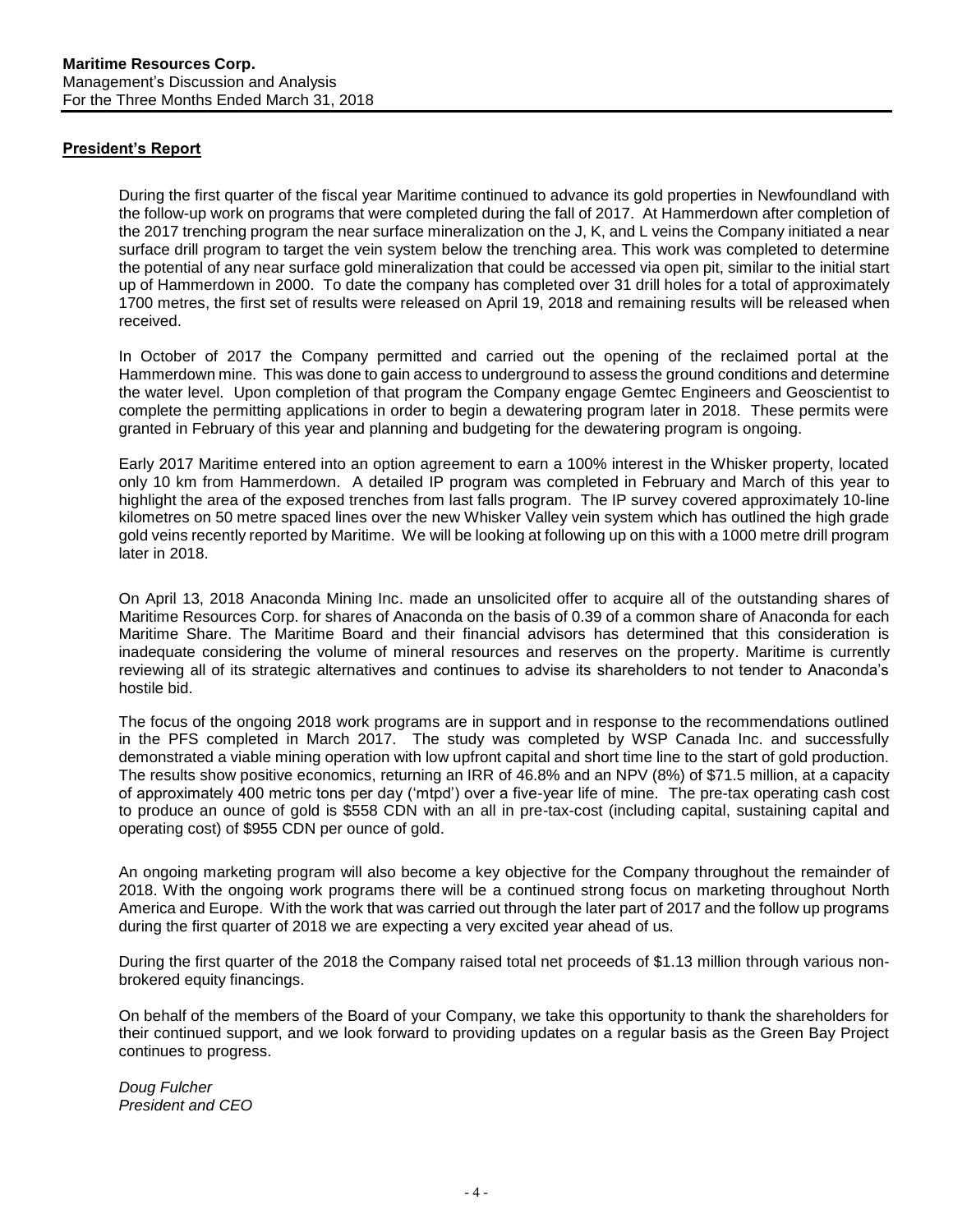# **HEAD OFFICE**

Maritime Resources Corp. Suite 615 – 800 West Pender Street Vancouver, BC V6C 2V6

# **OFFICERS & DIRECTORS**

Douglas Fulcher Director, President and Chief Executive Officer

Andrew Pooler Chief Operating Officer and Director

Niina Makela Chief Financial Officer

Jacqueline Collins Corporate Secretary

Bernard H. Kahlert, P.Eng. VP, Exploration

Allan W. Williams Director and Chairman

Peter Mercer **Director** 

# **LISTING**

TSX Venture Exchange: MAE

## **REGISTRAR & TRUST AGENT**

Computershare Trust Company of Canada 510 Burrard Street, 3rd Floor Vancouver, BC V6C 3B9

#### **AUDITOR**

Davidson & Company LLP, Chartered Professional **Accountants** 1200 - 609 Granville Street P.O. Box 10372, Pacific Centre Vancouver, British Columbia V7Y 1G6

# **LEGAL COUNSEL**

Salley Bowes Harwardt Law Corp. Suite 1750 – 1185 West Georgia Street Vancouver, BC V6E 4E6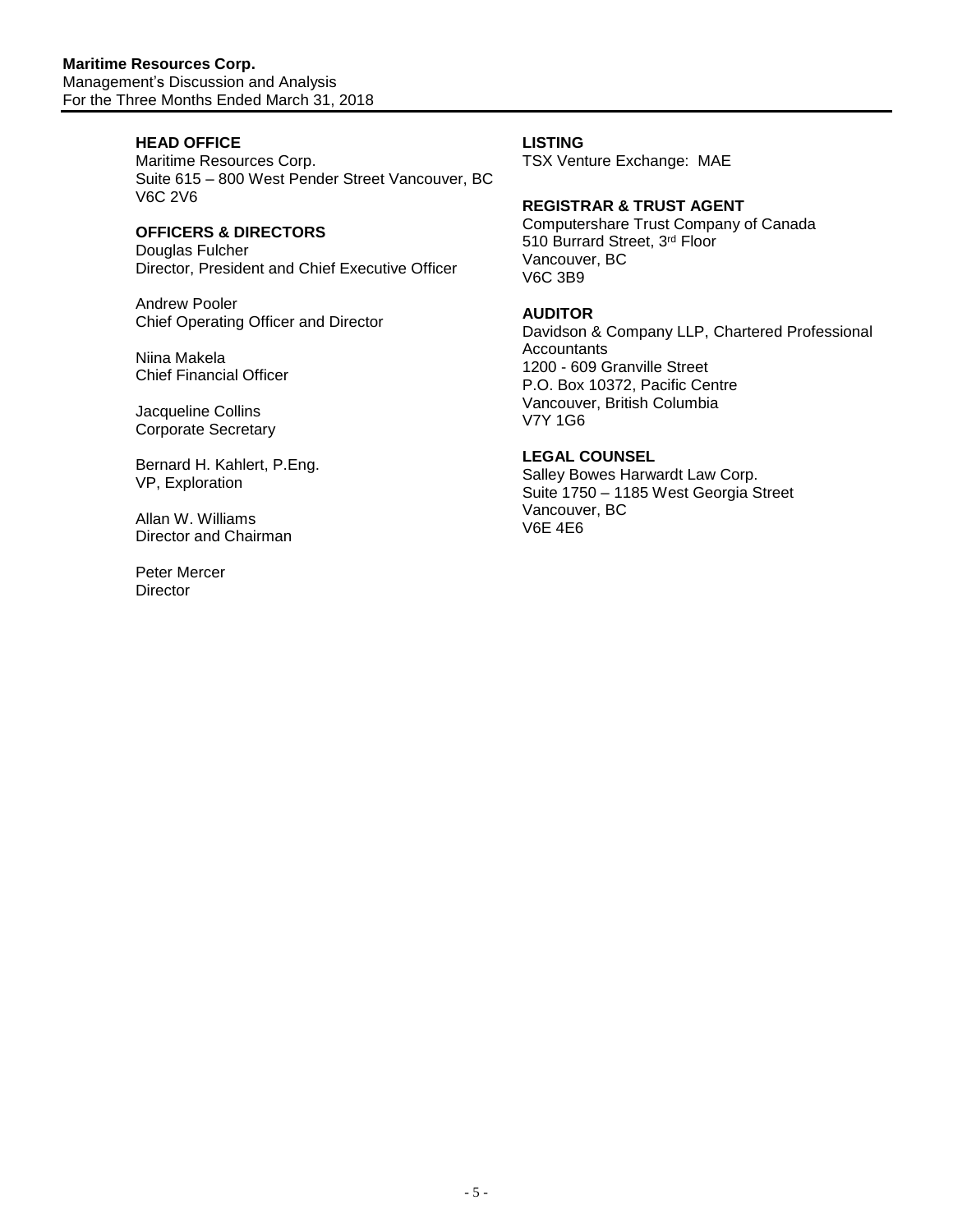# **Qualified Person**

Mr. Bernard Kahlert, P.Eng. is the qualified person under National Instrument 43-101, responsible for the technical information presented in this MD&A and the supervision of work done in association with the exploration and development programs in respect of the Company's exploration properties.

#### <span id="page-5-0"></span>**Description of Business and Overall Performance**

The Company is a gold and base metals exploration company with a focus on Canadian mining opportunities with advanced exploration assets in Newfoundland and Labrador, Canada. The Company is a reporting issuer in British Columbia and Alberta, and trades on the TSX Venture Exchange under the symbol MAE.

Maritime holds 100% of the Green Bay Property, located near Springdale, Newfoundland and Labrador. The property hosts a combined measured and indicated NI43-101 Mineral Resource estimate of 473,100 and total inferred resource of 601,900 ounces from the past producing Hammerdown gold mine and the Orion gold deposit, separated by a 1.5 km distance. In addition the property also host the Lochinvar base metals/precious metals deposit.

The Hammerdown gold deposit was successfully mined by Richmont Mines between 2000 and 2004 when gold prices averaged US\$325/oz. During its operation, a total of 291,400 tonnes of ore were extracted, at an average grade of 15.83 g/t Au, recovering a total of 143,000 ounces of gold at an 8 g/t cut-off. All of the ore was processed at the Nugget Pond mill, now owned and operated by Rambler Metals and Mining Canada Limited, with an average gold recovery of 97.1%. Mining terminated in 2004 due to low gold prices with extensive gold mineralization remaining, although uneconomic at that time. The Orion gold deposit consists of two main vein systems, both of which are exposed on surface and open along strike, and down plunge to the northeast.

After completing a positive PFS, released in March 2017, the Company began an aggressive work program throughout the remainder of the year and during the first quarter of 2018 with plans to bring the Hammerdown gold mine to a final production decision. The work program began with opening the underground portal to the historic Hammerdown mine followed by an extensive trenching program on the near surface J, K and L veins. A follow up drill program was then initiated that was directed at assessing the near surface mineralization in the J, K and L veins below the trenches. Project permitting will continue with the goal to complete an Environmental Assessment registration for an operation restart. A dewatering permit was granted in February of 2018.

The Company's management and engineering team will continue its focus on the opportunities outlined in the PFS with a goal to further enhance the project's economics while targeting specific CAPEX and schedule reductions. A 2018 surface diamond drilling program is also being planned to target extension of any previously mined areas and infill drilling on the inferred resources There remains a significant amount of inferred mineralization situate near PFS planned development however is not presently currently included in the mine plan. In addition, drilling will focus on the close to surface potential of an open pit target on the J. K and L veins below the trenching that was complete in the fall of 2017. Historically Richmont's Mining completed a small open pit operation during their first year of production in 2000 that produce approximately 8500 ounces of gold at an average grade of  $\sim$  15 g/t gold and completed this within a 4 month time frame. Maritime is looking at the potential of a similar type program to create early mill feed and assist in the capital requirement to begin the underground operation

During the 2018 planned work programs the Company intends to aggressively seek potential funding partners to bring Hammerdown gold mine back to production.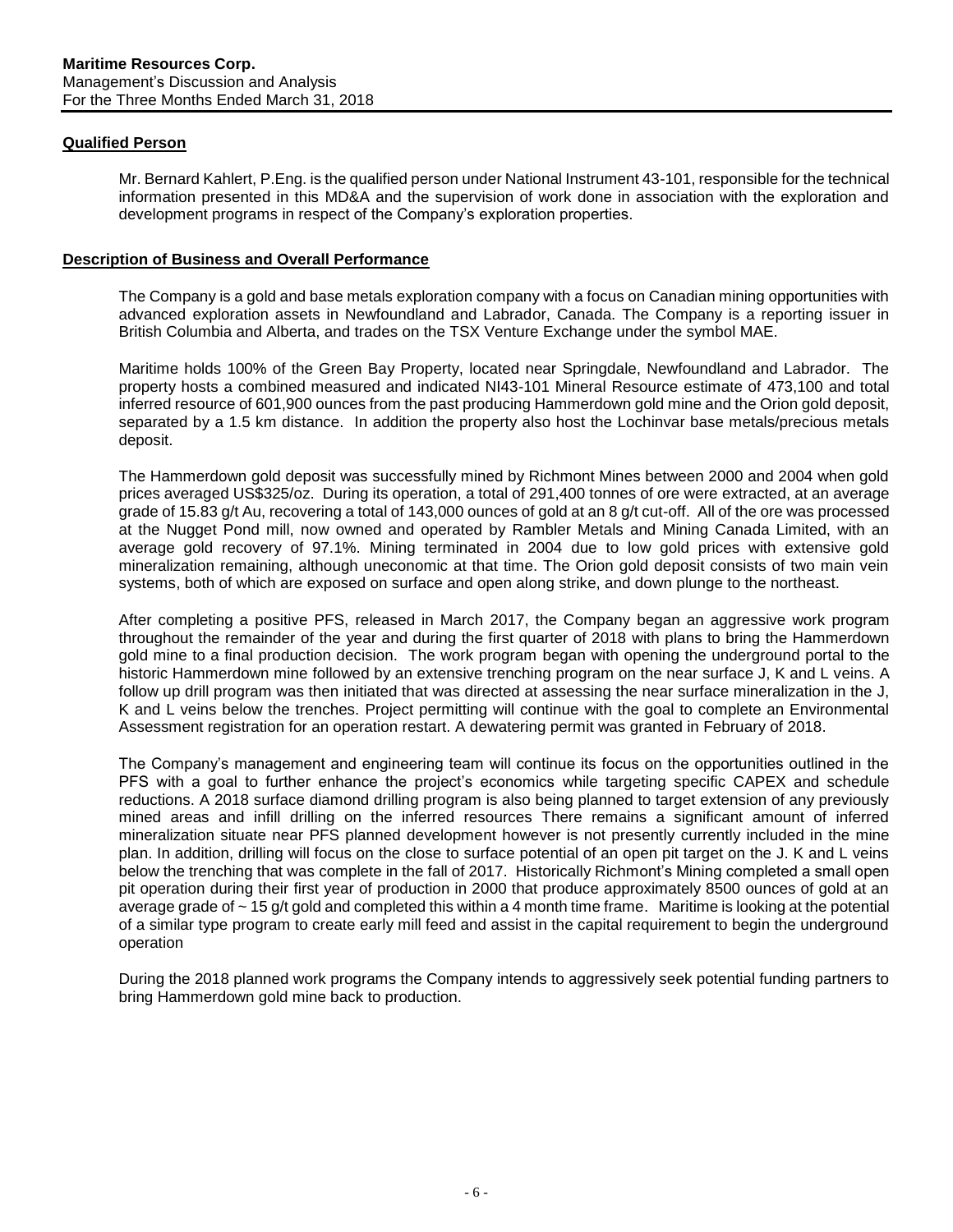# <span id="page-6-0"></span>**Green Bay Project – 2017 & 2018 Exploration Update**

Maritime's Green Bay property in central Newfoundland and Labrador hosts the Company's gold and base metal deposits. The recently closed (2004) Hammerdown Mine includes the adjacent Rumbullion and Muddy Shag Gold deposits. The Orion Gold deposit is situated 1.5 kilometres to the Southwest and the Lochinvar baseprecious metal deposit is located 1 kilometre East of Hammerdown.

The completion of the PFS in March of 2017 Maritime began an aggressive exploration field program in the fall and early winter on both Hammerdown and the newly acquired Whisker project. During the first quarter of 2018 the Company completed a geophysical program on the Whisker project as well as the initiation of a drill program at Hammerdown. There are plans to continue the aggressive work program throughout the year with continued drilling, permitting and the dewatering of the underground development.

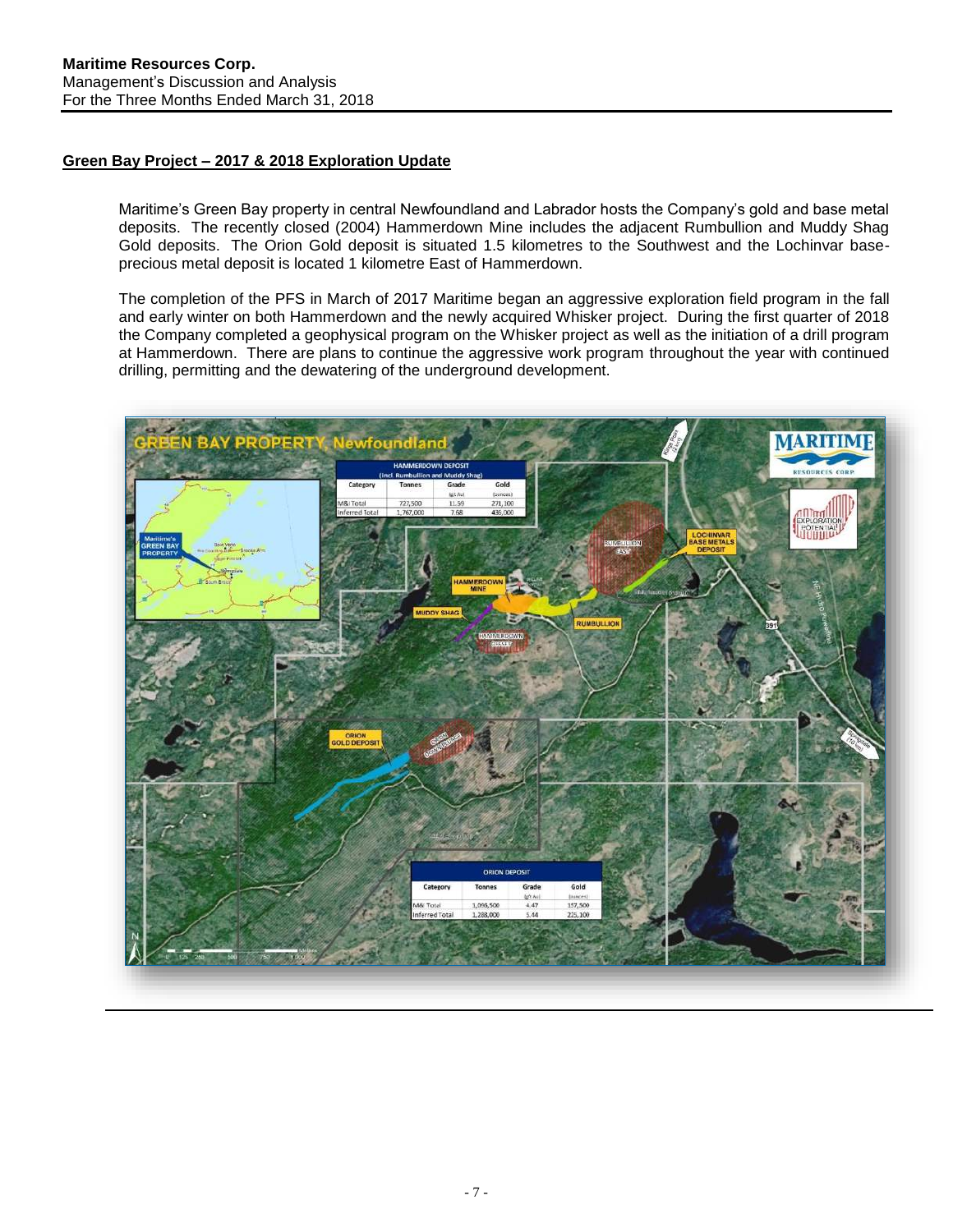# **Trenching Program on the J, K and L Veins**

During the 2017 trenching program the J, K and L veins, three of the 10-vein gold system at Hammerdown, were exposed on the surface for over 30 meters and 15 meters respectively (see figure below). They are located near the south wall of the small open pit that was mined by the previous operator, Richmont Mines. During the original start-up of the Hammerdown Mine in 2000, Richmont produced ~8500 gold ounces from the small open pit over a period of just 4 months.

High grade gold assays were received from the J-Vein, ranging from 3.5g/t Au over 0.3 m to 67.5g/t over 0.5 meters. Assay values were also received from K-Vein, where 2 samples assayed 11.8 g/t Au over 0.5 m and 27.2 g/t Au 0.3 m. Values at the L-Vein, which is oblique to the pit wall, west of the high-grade portion of the Hammerdown vein system, were lower than 1 gm/t Au, due to its position outside the main high-grade zone.

The surface traces of the "J" and "K" veins are upward projections of previous drill hole intersections from 30 to 50 meters depths. These veins trend parallel to the pit wall and are being targeted for its open pit potential in the early stages of re-starting the mine.

| <b>VEIN</b> | <b>CHANNEL WIDTH</b> | GOLD (g/t)            | <b>VEIN EXTENT</b><br>(Length) |
|-------------|----------------------|-----------------------|--------------------------------|
| J-1         | 0.75m                | $6.5$ g/t             | 7.62m                          |
| $J-1$       | 0.60 <sub>m</sub>    | $6.3$ g/t             | 4.18m                          |
| $J-1$       | 0.34m                | $\overline{10.4}$ g/t | 3.05 <sub>m</sub>              |
| $J-1$       | 0.50 <sub>m</sub>    | 67.5 g/t              | 4.07m                          |
| $J-1$       | 1.30 <sub>m</sub>    | $0.2$ g/t             | 4.88m                          |
| $J-1$       | 0.75m                | $2.6$ g/t             | 7.30m                          |
|             |                      |                       |                                |
| $K-1$       | 0.50 <sub>m</sub>    | 11.8 $g/t$            | 6.55m                          |
| $K-1$       | 1.30m                | $0.5$ g/t             | 3.15m                          |
| $K-1$       | 0.27m                | 26.9 g/t              | 6.75m                          |
|             |                      |                       |                                |
| $K-2$       | 0.79m                | $3.1$ g/t             | 7.40m                          |

**Table of Channel Samples**, (showing grade, thickness and extent of the J and K veins)

# **2018 Drilling Program on the J, K and L Veins**

The phase one drill program at Hammerdown began in February 2018 and is designed follow-up on the previous trenching work and test the near surface gold potential of the J, K, L & M3 veins.

At the end of first quarter, approximately 300 meters of drilling have been completed in 3 drill holes designed to test the near surface potential of the unmined J, K L and M3 gold rich quartz/sulphide veins immediately south of the historical mining at Hammerdown. The focus of the drill program has been to test the vein system down to 30 meters below surface with a goal to define a new mineral resource that could potentially be reviewed for open pit mining. The drill program to date has been successful in intersecting the targeted high-grade gold veins and allowed for the recognition of two new mineralized zones, the "QFP "and "I "zones.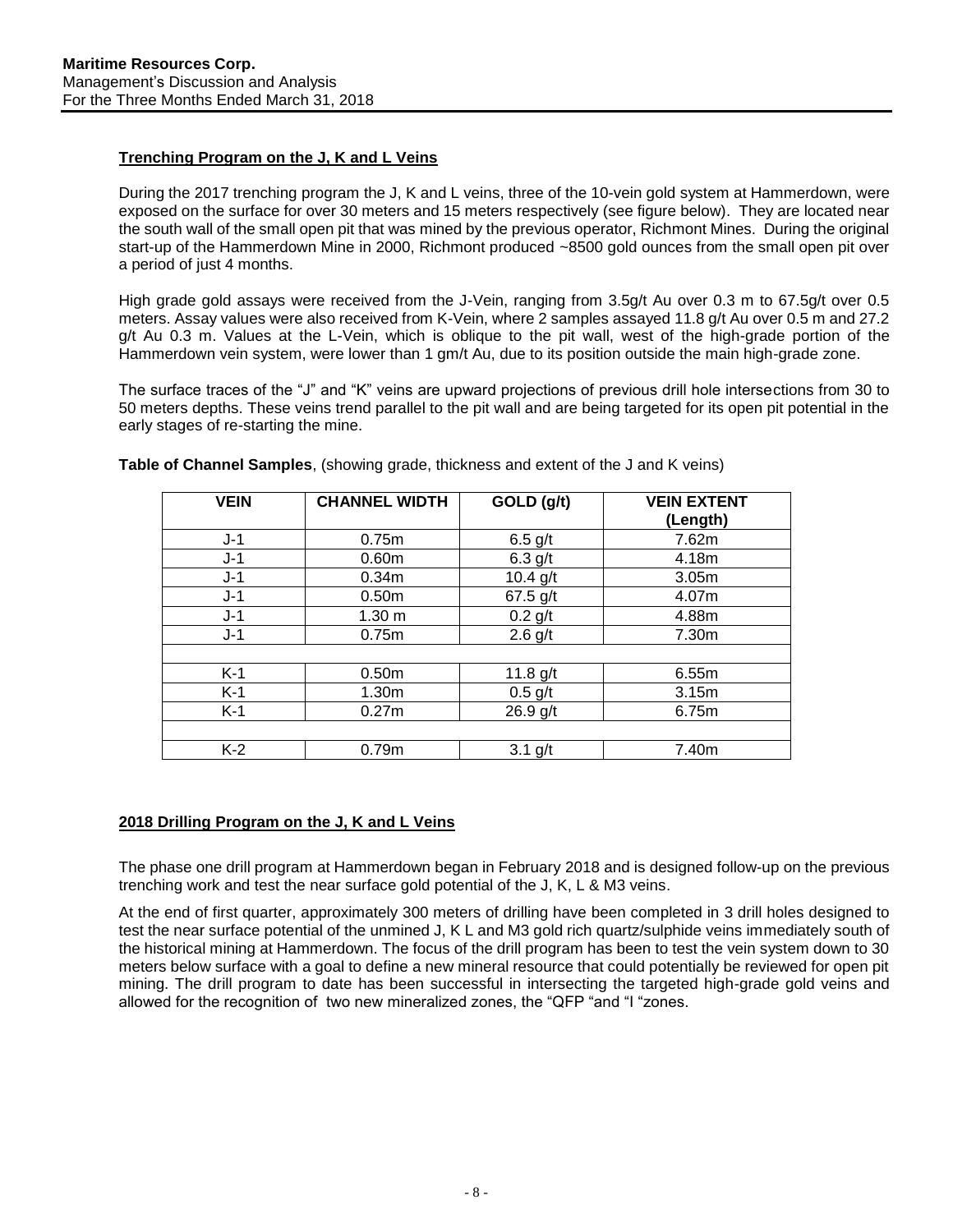First assays of the 2018 drill program in drill hole MP-18-31 intersected 1.00 metre of 68.26 grams per tonne (g/t) gold. This intersection is interpreted to be the J Vein approximately 25 meters south of the historical open pit mine and 10 meters below the surface.

Drill hole MP-18-23 also cut the J Vein near 10 metre depth with an intersection of 9.8 g/t gold over 1.2 metres. The K- vein in drill hole MP-18-23 assayed 8.25 g/ t gold over 1.1 metres at a depth of 25 metres.

| Vein/Zone        | <b>Drillhole</b> | <b>From</b> | To    | Width m | Au $(g/t)$ |       |
|------------------|------------------|-------------|-------|---------|------------|-------|
|                  |                  |             |       |         |            |       |
|                  | MP-18-17         | 18.8        | 19    | 0.2     |            | 4.12  |
|                  | MP-18-17         | 18.8        | 19    | 0.25    |            | 7.46  |
| К                | MP-18-17         | 32.12       | 32.6  | 0.48    |            | 12.63 |
|                  |                  |             |       |         |            |       |
|                  | MP-18-18         | 38.5        | 39.32 | 0.82    |            | 26.04 |
| J                | includes         | 38.5        | 38.7  | 0.20    |            | 23.98 |
|                  | includes         | 38.7        | 38.97 | 0.27    |            | 10.53 |
|                  | includes         | 38.97       | 39.32 | 0.35    |            | 39.18 |
|                  | MP-18-18         | 50.41       | 51.65 | 1.24    |            | 13.97 |
| k                | includes         | 50.41       | 50.76 | 0.35    |            | 11.15 |
|                  | includes         | 50.76       | 51.15 | 0.39    |            | 4.45  |
|                  | includes         | 51.15       | 51.65 | 0.50    |            | 23.78 |
| <b>QFP (NEW)</b> | MP-18-18         | 69.48       | 69.95 | 0.47    |            | 19.30 |
| M <sub>3</sub>   | MP-18-18         | 70.29       | 70.54 | 0.25    |            | 5.01  |

# **Table of Drill Results**

| Vein/Zone           | <b>Drillhole</b> | <b>From</b> | To    | Width m | Au $(g/t)$ |
|---------------------|------------------|-------------|-------|---------|------------|
|                     | MP-18-19         | 13.15       | 13.4  | 0.25    | 5.49       |
|                     |                  |             |       |         |            |
| <b>QFP</b><br>(NEW) | MP-18-20         | 35.03       | 35.53 | 0.50    | 5.38       |
| <b>QFP (NEW)</b>    | MP-18-20         | 36.41       | 36.62 | 0.21    | 12.90      |
|                     |                  |             |       |         |            |
| J                   | MP-18-21         | 13.1        | 13.3  | 0.20    | 5.61       |
|                     |                  |             |       |         |            |
| <b>QFP (NEW)</b>    | MP-18-22         | 22.8        | 23.05 | 0.25    | 11.70      |
|                     |                  |             |       |         |            |
|                     | MP-18-23         | 11.99       | 13.19 | 1.20    | 9.81       |
|                     | includes         | 12.49       | 12.69 | 0.20    | 58.70      |
|                     | MP-18-23         | 46.02       | 47.12 | 1.10    | 8.76       |
| M <sub>3</sub>      | includes         | 46.32       | 46.62 | 0.30    | 25.41      |
|                     |                  |             |       |         |            |
|                     | MP-18-31         | 10.94       | 11.14 | 0.20    | 5.10       |
|                     | MP-18-31         | 16.27       | 17.27 | 1.00    | 68.26      |
| J                   | includes         | 16.27       | 16.5  | 0.23    | 40.96      |
|                     | includes         | 16.5        | 16.74 | 0.24    | 242.67     |
|                     | includes         | 16.74       | 17.27 | 0.53    | 1.14       |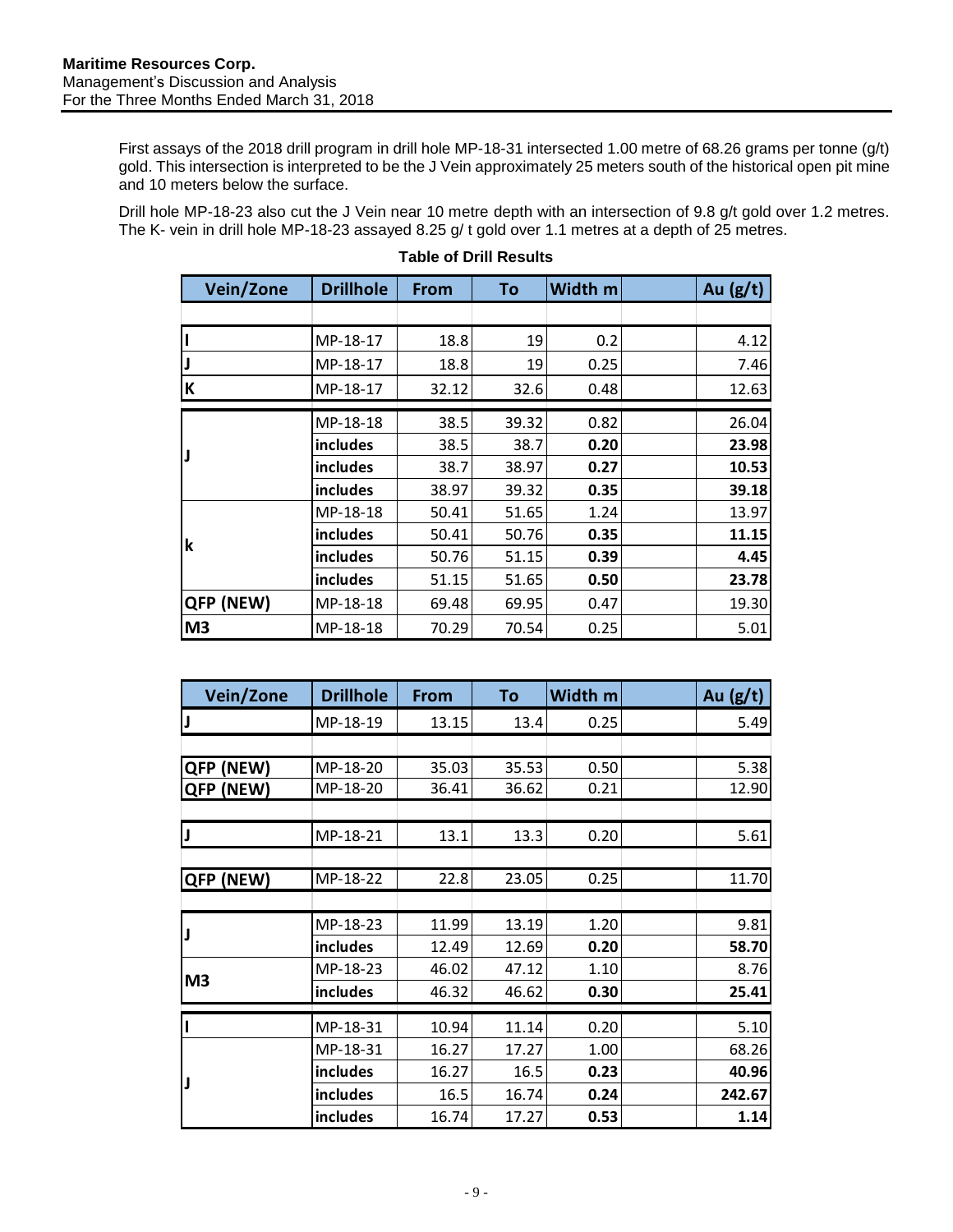The table above highlights the results from the assays received from the 2018 drill program to date. The assays represent the near surface intersections of the I, J, K, L and M3 veins. As well, the mineralized quartz feldspar porphyry (QFP) proximal to the gold rich quartz/sulphide veins have also been assayed and have returned comparable grades. The gold values in the QFP Zones have not been previously recognized, routinely assayed nor included in the mineral resource estimate for the property. Maritime will continue to evaluate the mineralized occurrences, historic and new, of the QFP and "I" veins for inclusion in the next mineral resource update and review the potential of a start-up open pit production scenario.



(MP-18-29 off map)

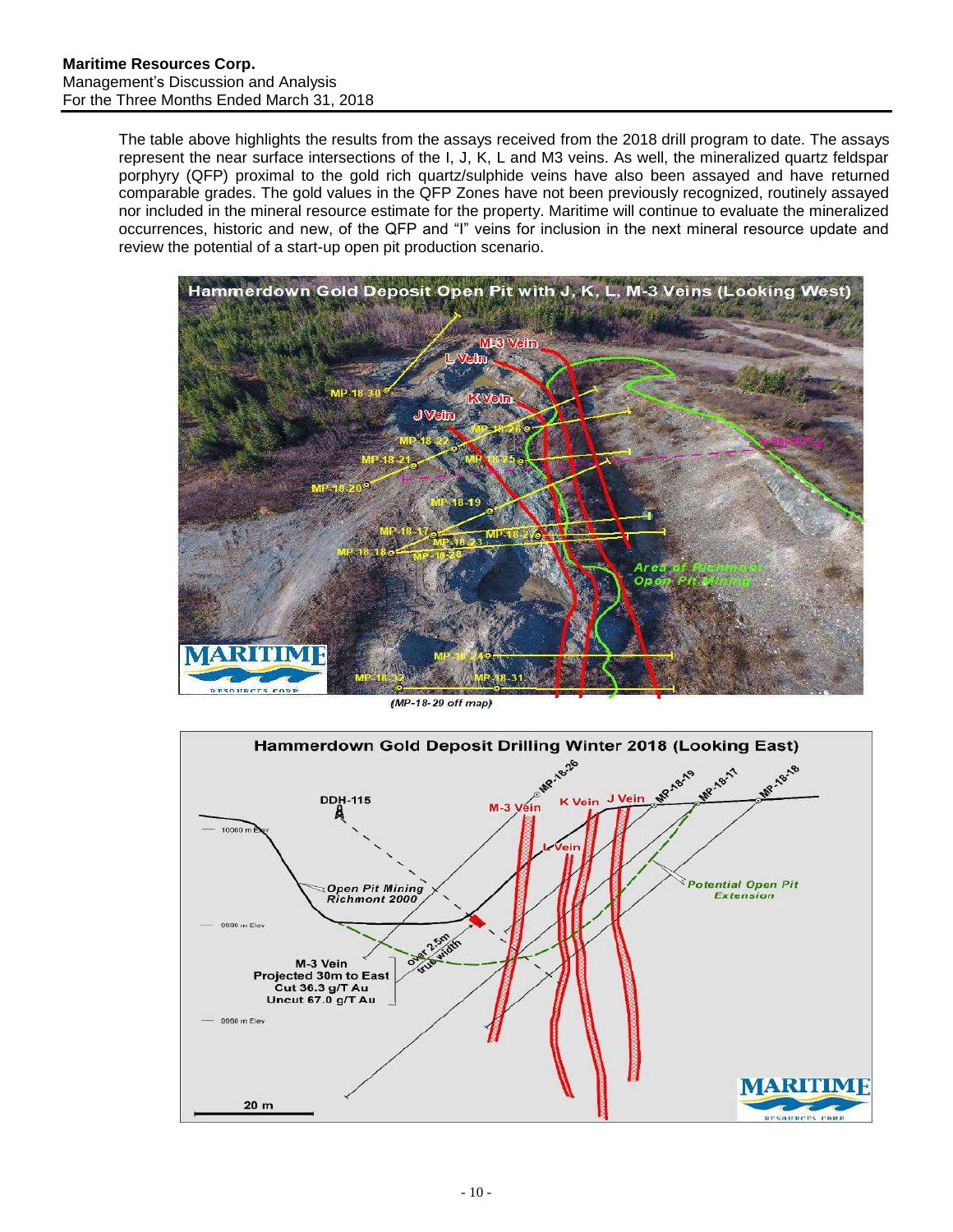## **Opening of Portal and Dewatering Permits**

In late 2017 Maritime completed the re-opening of the underground portal and now has access to the historic Hammerdown gold mine, near King's Point, NL Canada. From surface it appears that the ramp is in excellent condition requiring less than expected rehabilitation.

With the water level starting about 150 metres down the ramp, plans were put in place to permit for the dewatering of the underground workings. Water samples were taken from exploration drill holes that are connected to the historical underground development on two separate occasions by both the Company and Stantec Engineering out of St John's.



Water chemistry analysis was performed on water sampled from the historical underground development which demonstrated that the water is clean with a neutral pH and will require no treatment for discharge other than settling ponds to capture any suspended solids. The original 4 settling ponds are still in place and will require minimal rehabilitation.

Gemtec Engineers and Geoscientists completed the permit application for registration early in the first quarter of 2018. The initial phase of the dewatering program is designed to expose  $\sim$  700 meters of ramp containing 12,600 cubic meters of water to provide dry access for 7 diamond drill set up points. The permit application included a wealth of supporting baseline documents in addition to a detailed plan describing the procedures and equipment to dewater at an average flowrate of 300 GPM with a maximum flowrate of 500 GPM.

The Newfoundland Government has approved the Permit to Dewater the Hammerdown underground gold mine and initiate an underground rehabilitation and exploration drill program. These permits were granted in February of this year and we are currently planning and budgeting to carry out the dewatering program.

Gemtec Engineers and Geoscientists has also been focusing on our environmental and engineering studies and has been engaged to complete the site environmental programs required for permitting the potential mining operation. They will continue with the baseline programs while working towards completing the Environmental Assessment Registration which is expected by the end of 2018, early 2019.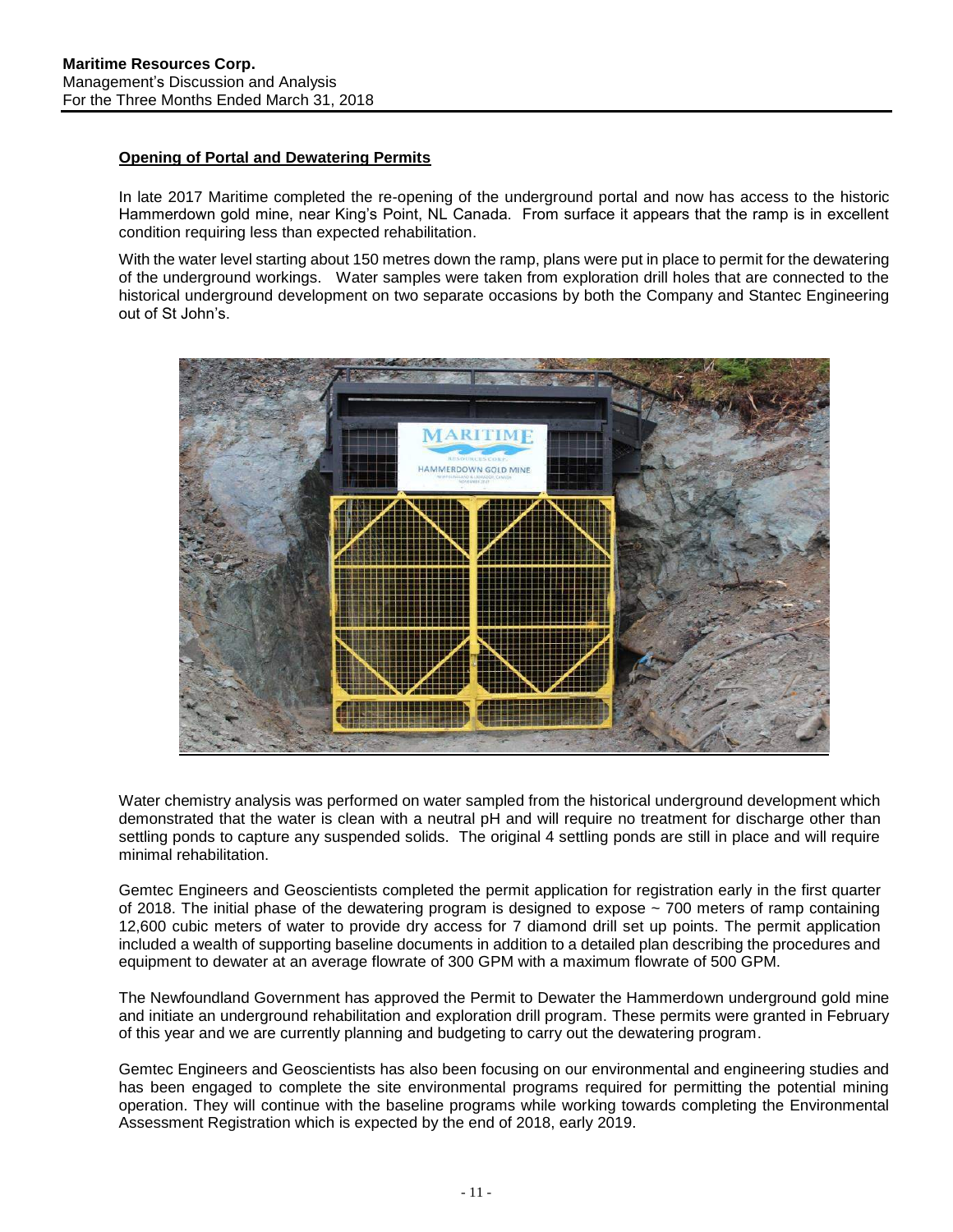

# <span id="page-11-0"></span>**Whisker Valley Project – 2018 Exploration Update**

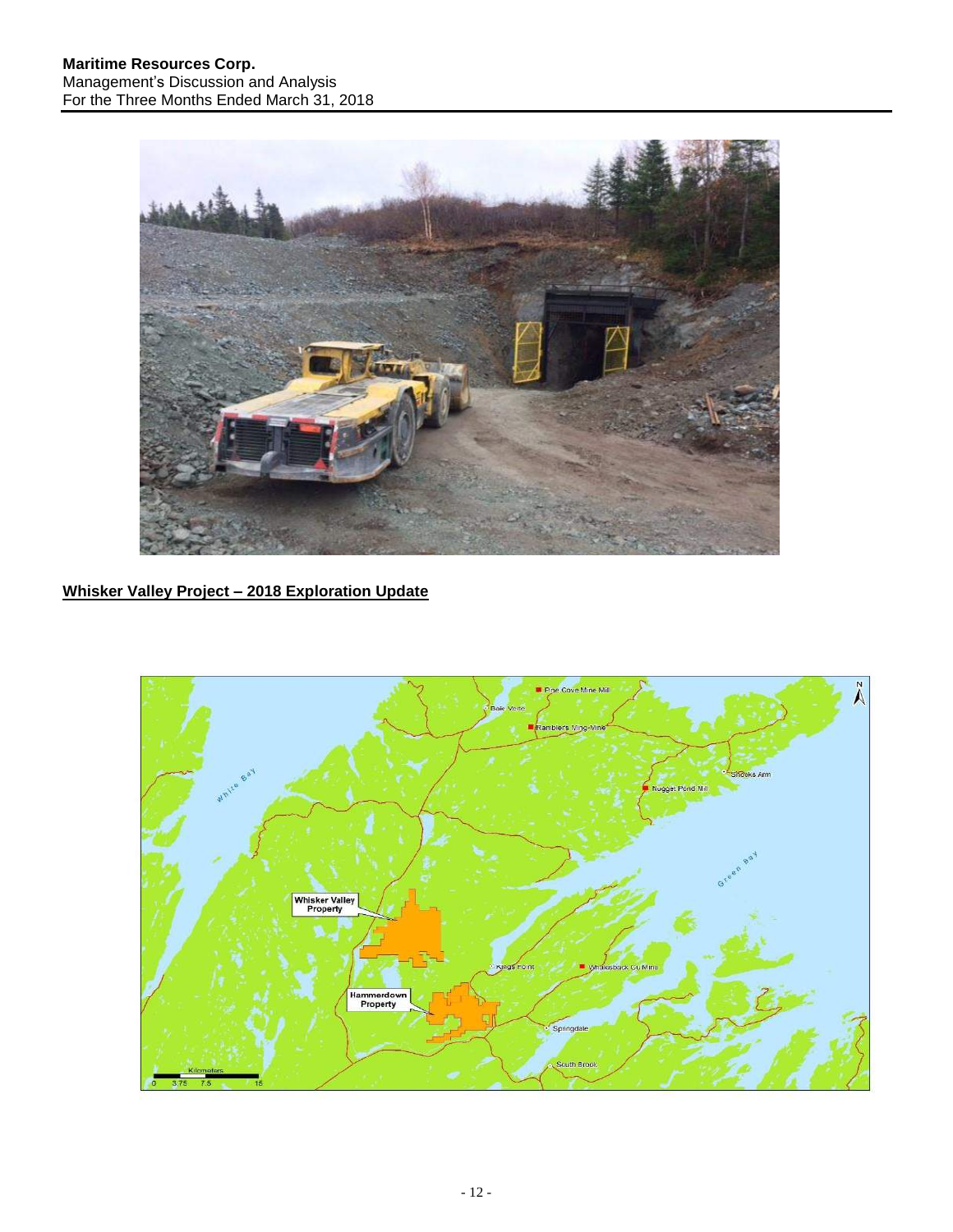# **Whisker Valley Summary**

The work that was carried out on the Whisker project during the fall of 2017 has identified three sub-parallel vein systems that now extend for over 200 metres. The high-grade nature of the veins has been encountered over the entire 200 metres of exposed trenches and is open at both end. Below are the summary maps of each of the Ben and Jackson veins showing summary assay intervals.

#### **Ben Vein**

As previously released (news released November 29, 2017) the Ben vein has been exposed over a strike length of 90 metres and remains open in both directions. Results from the most westerly portion of the Ben 1 vein as returned a weighted average grade of 31 metres of 7.57 g/t Au over an average width of 1.31 metres. The Ben 2 vein as previously released returned a weighted average grade of over the 31 metres grading 13.42 g/t Au over an average width of 1.09 metres. These are parallel veins that sit approximately 2 metres apart at the western end of the exposed system. The most recent assays of the easterly extension of the Ben 2 vein has returned composited grades of 4.25 g/t Au over a strike length of 13.00 metres, 2.02 g/t Au over a strike length of 22.50 metres, 4.7g/t Au over a strike length of 5 metres, as well as, 1.34 g/t Au over a strike length of 17.50 metres.

# **Jackson Vein**

As previously released (news released January 22, 2018) the Jackson Vein has been mapped over a total strike length of 84 metres with composited results from the most easterly 34 metre section of the vein returning a weighted average grade of 13.66 g/t Au with an average vein width of 1.23 metres. The most recent assays of the westerly extension of the Jackson Vein 2 Vein has returned composited grades of 10.22 g/t Au over a strike length of 23.75 metres, as well as 3.59 g/t Au over a strike length of 26.25 metres as outlined in the table above.

Significant to note as well are the occurrence of mineralized tension gash veins/alteration in the immediate hanging wall and footwall to the Jackson Vein. Assays from several tension gash/alteration returned 15.73 g/t Au over 0.30 metres, 3.78 g/t Au over 0.36 metres as well as 20.38 g/t Au over 0.15 metres

#### **Gary Vein**

The Gary Vein Is located on the most easterly exposed portion of the vein system discovered during the trenching program last fall. The vein is represented by a robust gold base metal bearing quartz vein, containing localized occurrences of galena, pyrite and chalcopyrite and visible gold hosted in altered granitic rocks.

The Gary Vein has now been mapped over a strike length of 28 metres and remains open in both directions. Results from the channel samples returned a weighted average grade of 16.61 g/t gold with an average vein width of 0.91 metres over a projected calculated sample strike length of 38 metres. The most easterly sample retuned grades of 25.67 g/t with the most westerly sample retuning grades of 42.91 g/t. Further trenching will be conducted in the spring of 2018 after the completion of the planned drill program this winter.

#### **Geophysical Program**

A detailed Induced Polarization (IP) program was completed at Whisker in March of 2018. Approximately 15-line kilometres of surveying was completed on 50 metre spaced lines over the new Whisker Valley vein system which has outlined a series of high grade gold veins as recently reported by Maritime. The gold veins carry disseminated pyrite and base metals sulphides which are detectable by the IP geophysical method.

A previous regional Induced Polarization survey covered parts of the large property to the north of the Whisker Valley gold veins, however, the end of one of the lines crossed the eastern end of the vein system. This survey line gave a positive anomalous response directly over the veins and also indicated several anomalies in overburden areas nearby.

The 2018 IP Survey was designed to test for the best portions of the vein system as known, as well as search for vein extensions to the east and west ends of the veins. The last vein exposures at the east and west ends were channel sampled with high grade gold results, however the vein exposures terminate in deepening overburden at both ends which could not be reached by trenches. Results from this survey work is being compiled now and will be released shortly.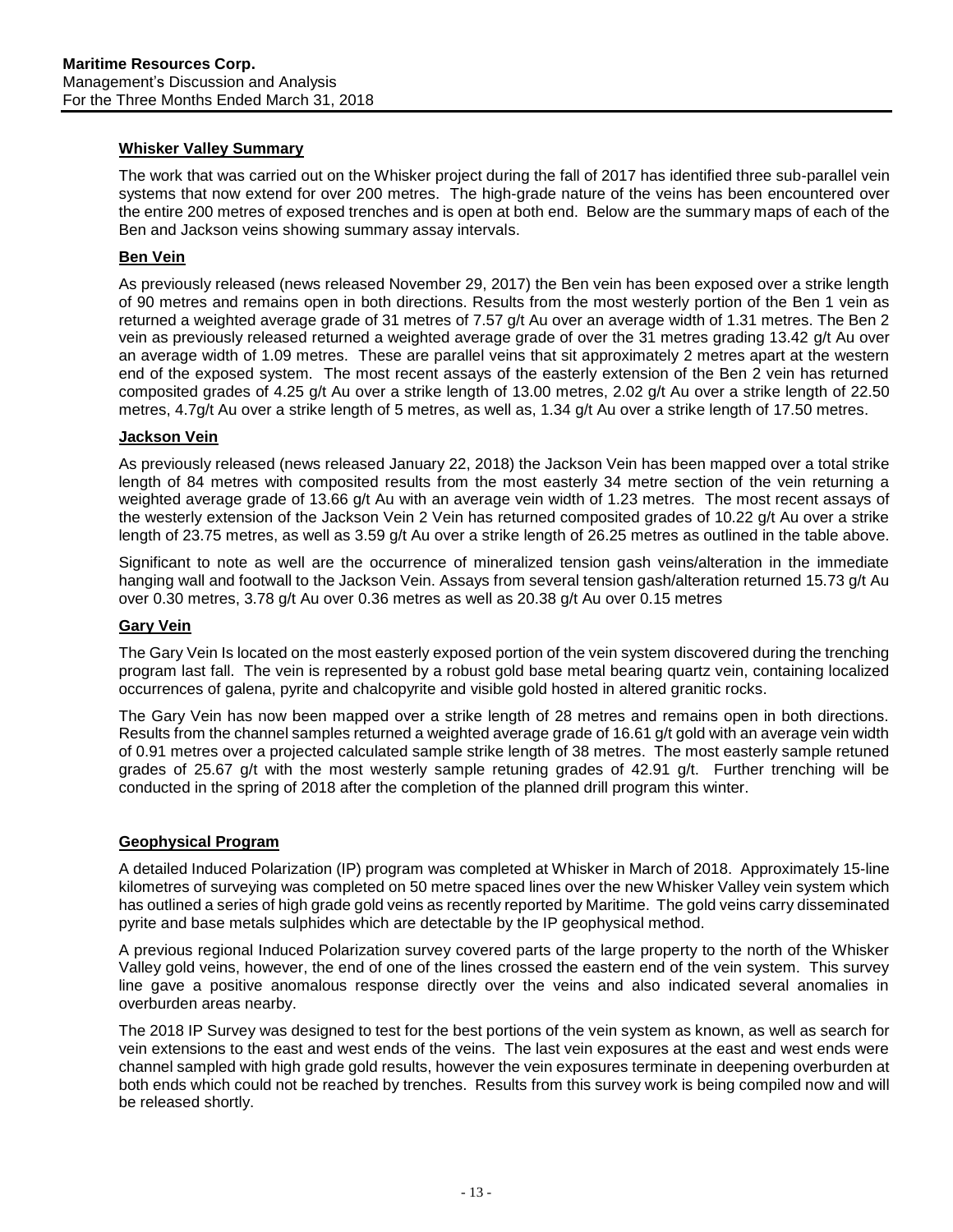

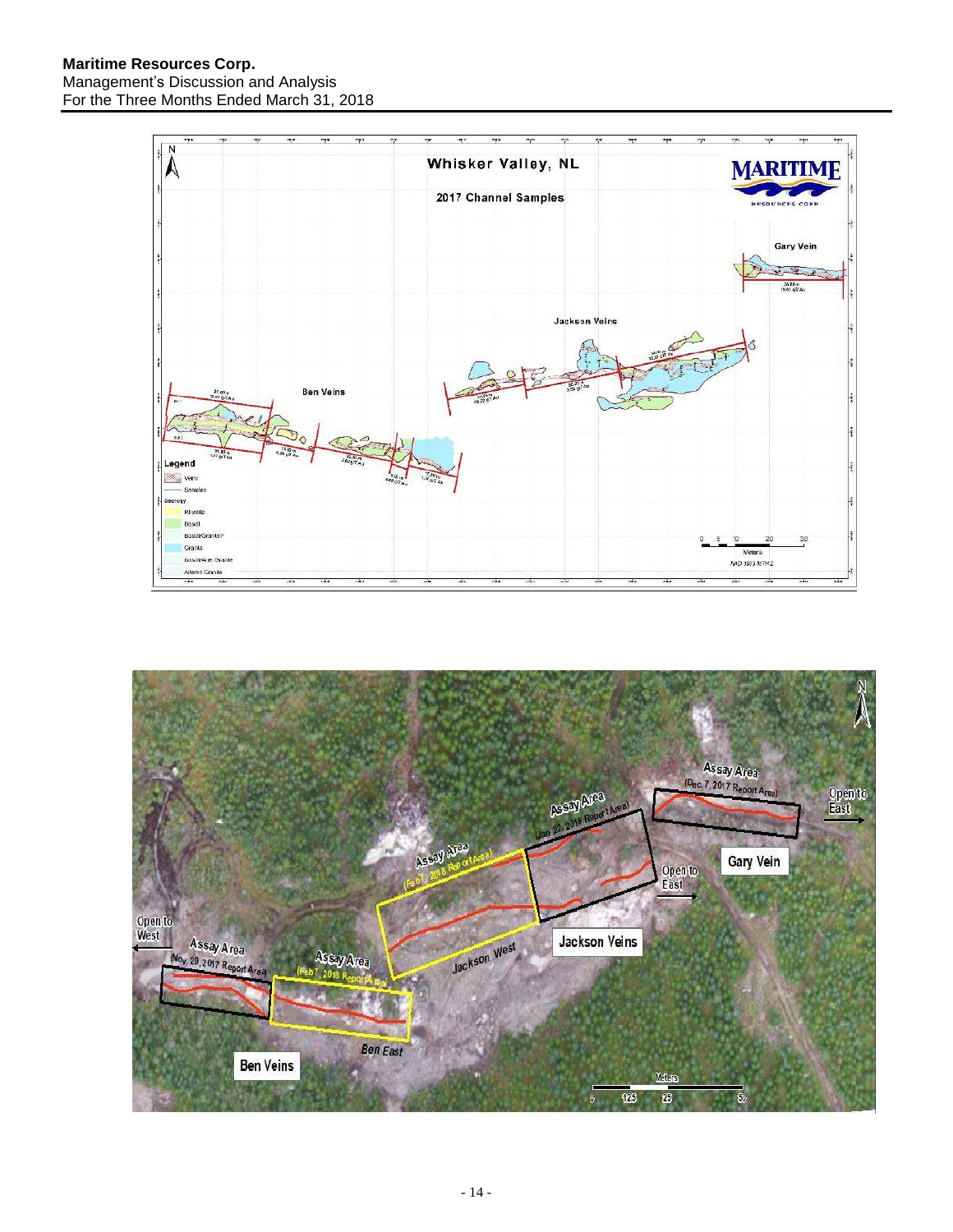#### **Additions to the Development team**

Maritime is pleased with the appointment of Mr. Larry Pilgrim, P. Geo as the Company's Project Manager overseeing the exploration and development to bring the Hammerdown Gold Mine Project back to production. Larry will oversee the ongoing exploration of Maritime's Green Bay Properties and the newly acquired Whisker Valley Project. Both projects are with in 10 kilometres from each other and located near King's Point Newfoundland and Labrador, Canada.

Larry currently lives in Kings Point just 2 kilometres from the Hammerdown Mine site. Previously he held the position of Senior Geologist for Richmont Mines Inc. during the original evaluation and development of the Hammerdown Gold Mine in 2000 where he worked until the mine closed in 2004 due to low gold prices.

Mr. Pilgrim holds a Bachelor of Science degree in Geology from Memorial University and is a member of Professional Engineers and Geoscientists of Newfoundland, with more than 30 years of experience in exploration, ore grade control and mineral resource planning. Mr. Pilgrim joins the Maritime team as he transitions from his role as Exploration Superintendent with Rambler Metals and Mining Canada PLC (Rambler) where he managed large exploration programs, managed ore grade control for the mine and was a senior staff member participating in mine planning and acquisition evaluations. Prior to joining Rambler, from 2005 to 2007, Larry was Senior Geologist for Commander Resources Ltd, where he worked on the Green Bay/Hammerdown gold property as well as other Newfoundland projects. Maritime Purchased 100% of the Hammerdown project from Commander in 2010.

|                             | <b>Green Bay</b> | <b>Whisker Valley</b> | Total     |
|-----------------------------|------------------|-----------------------|-----------|
|                             | (\$)             | (\$)                  | (\$)      |
| Balance, December 31, 2016  | 5,826,365        |                       | 5,826,365 |
| Additions during the period |                  |                       |           |
| Acquisition costs - cash    |                  | 32,000                | 32,000    |
| Acquisition costs - shares  |                  | 37,400                | 37,400    |
| Exploration costs:          |                  |                       |           |
| Geology and engineering     | 461,941          | 145,068               | 607,009   |
| Geochemistry                | 10,776           |                       | 10,776    |
| Property                    | 65,325           | 4,280                 | 69,605    |
| Geophysics                  | 42,098           |                       | 42,098    |
| Other                       | 8,728            |                       | 8,728     |
|                             | 588,868          | 218,748               | 807,616   |
| Less:                       |                  |                       |           |
| Recoveries & Grants         | (164,377)        |                       | (164,377) |
| Net additions               | 424,491          | 218,748               | 643,239   |
| Balance, December 31, 2017  | 6,250,856        | 218,748               | 6,469,604 |
| Additions during the period |                  |                       |           |
| Acquisition costs - cash    |                  | 20,000                | 20,000    |
| Acquisition costs - shares  |                  | 16,500                | 16,500    |
| <b>Exploration costs:</b>   |                  |                       |           |
| Geology and engineering     | 90,683           | 18,560                | 109,243   |
| Geochemistry                | 6,208            |                       | 6,208     |
| Geophysics                  |                  | 42,000                | 42,000    |
| Other                       | 12,713           | 194                   | 12,907    |
|                             | 109,604          | 97,254                | 206,858   |
| Balance, March 31, 2018     | 6,360,460        | 316,002               | 6,676,462 |

Expenditures incurred on the Company's 100% owned Green Bay Property and the Whisker Valley Property; during the period ended March 31, 2018 and at December 31, 2017, follow: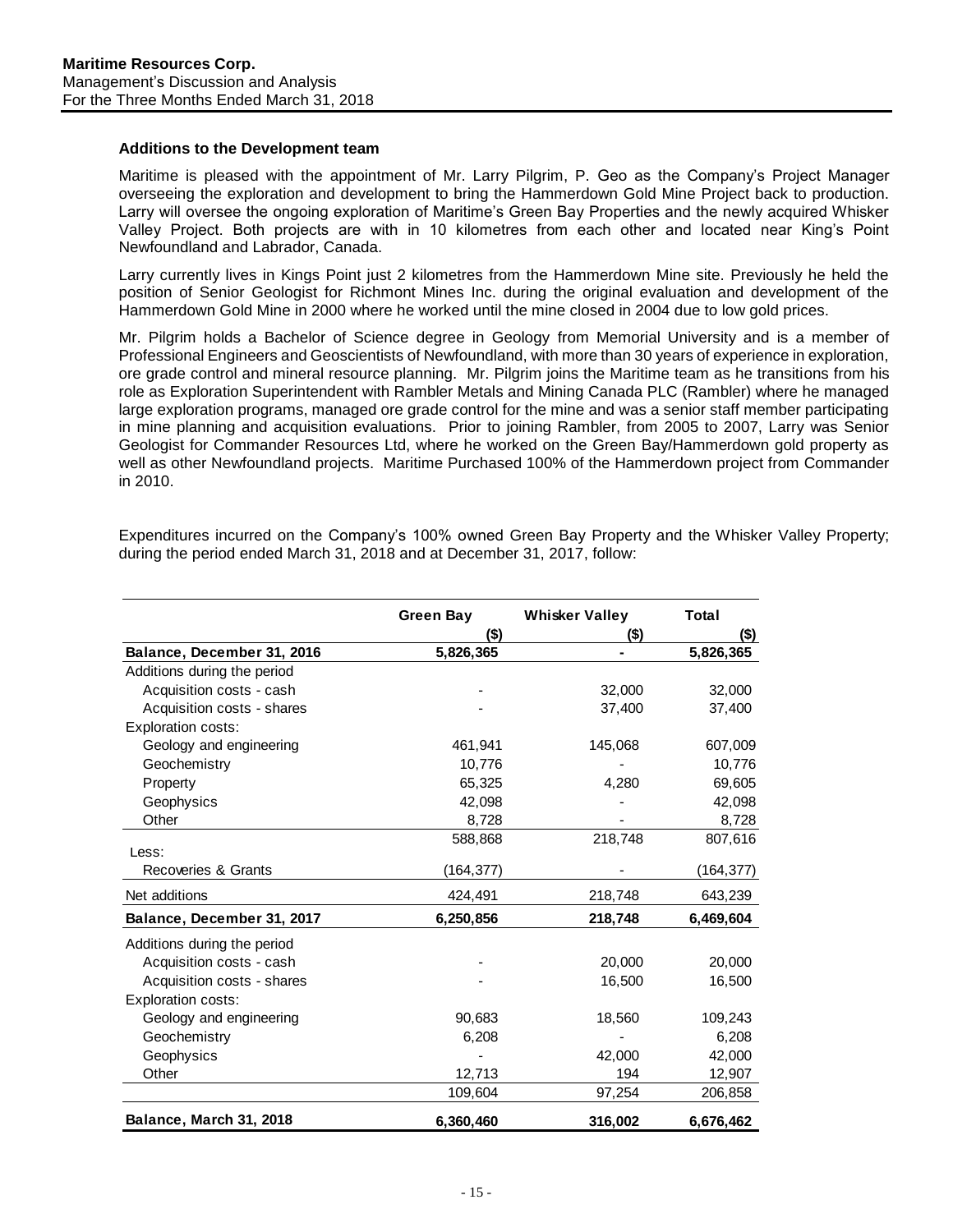#### <span id="page-15-0"></span>**Highlights for the three months ended March 31, 2018**

*Securities issued:* 

#### *Private Placements*

On December 15, 2017, the Company announced a non-brokered private placement of up to \$2,000,000 through the issuance of a combination of units (the "Units") at a price of \$0.10 per Unit and flow-through units (the "FT Units") at a price of \$0.12 per FT Unit (the "Offering"). Each Unit consists of one common share and one-half of one common share purchase warrant ("Warrant"). Each whole Warrant will entitle the holder to acquire one common share of the Company at a price of \$0.20 per common share for a period of 18 months following the closing date of the Offering (the "NFT Warrants"). Each FT Unit consists of one common flow-through share and one half of one common share purchase warrant ("FT Warrant"). Each whole FT Warrant will entitle the holder to acquire one non flow-through common share of the Company at a price of \$0.20 per common share for a period of 18 months following the closing date of the Offering (the "FT Warrants").

The Warrants and the FT Warrants will include an acceleration clause that, if at any time after 4 months from the closing of the Offering, the closing price of the Company's common shares on the TSX Venture Exchange is greater than \$0.40 for 20 consecutive trading days, then the expiry date for the Warrants and the FT Warrants may, by notice in writing by the Company, be accelerated to 30 days following the date that such notice is given.

|                               | Tranche #1        | Tranche #2    | Tranche #3                         | Tranche #4         | Total       |
|-------------------------------|-------------------|---------------|------------------------------------|--------------------|-------------|
| <b>Closing Date</b>           | December 22, 2017 |               | January 11, 2018 February 15, 2018 | March 21, 2018     |             |
| <b>Gross Proceeds</b>         | \$608,000         | \$326,920     | \$277,834                          | \$530,000          | \$1,742,754 |
| <b>FT Shares Issued</b>       | 3,125,000         | 666,000       | 250,000                            |                    | 4,041,000   |
| <b>NFT Shares Issued</b>      | 2,330,000         | 2,470,000     | 2,478,340                          | 5,300,000          | 12,578,340  |
| <b>NFT Warrants Issued</b>    | 2,727,500         | 1,568,000     | 1,364,170                          | 2,650,000          | 8,309,670   |
| <b>Warrant Exercise Price</b> | \$0.20            | \$0.20        | \$0.20                             | \$0.20             |             |
| <b>Warrant Expiry Date</b>    | June 22, 2019     | July 11, 2019 | August 15, 2019                    | September 21, 2019 |             |
| <b>Finders' Fees</b>          |                   |               |                                    |                    |             |
| Cash                          | \$26,250          |               | \$8,400                            | \$35,000           | \$69,650    |
| <b>NFT Shares Issued</b>      |                   |               | 488,480                            |                    | 488,480     |
| <b>NFT Warrants Issued</b>    | 218,750           |               | 824,886                            | 350,000            | 1,393,636   |
| <b>Exercise Price</b>         | \$0.20            |               | \$0.20                             | \$0.20             |             |
| <b>Expiry Date</b>            | June 22, 2019     |               | August 15, 2019                    | September 21, 2019 |             |

The Private Placement raised a total of \$1,742,754 and closed in tranches as follows:

The flow-through shares were issued at a premium of \$18,320 to that of the non flow-through shares.

The NFT Shares issued in respect of Finders' Fees were valued at \$43,963. The NFT Warrants issued in respect of Finders' Fees were valued, in total, at \$32,312, using the Black-Scholes option pricing model.

#### Exploration and evaluation assets:

The Company issued 150,000 shares, valued at \$16,500, in connection with the Whisker property.

#### *2017 Loan Repayment:*

On March 26, 2018, the company repaid the outstanding loan of \$500,000, including interest of \$36,712.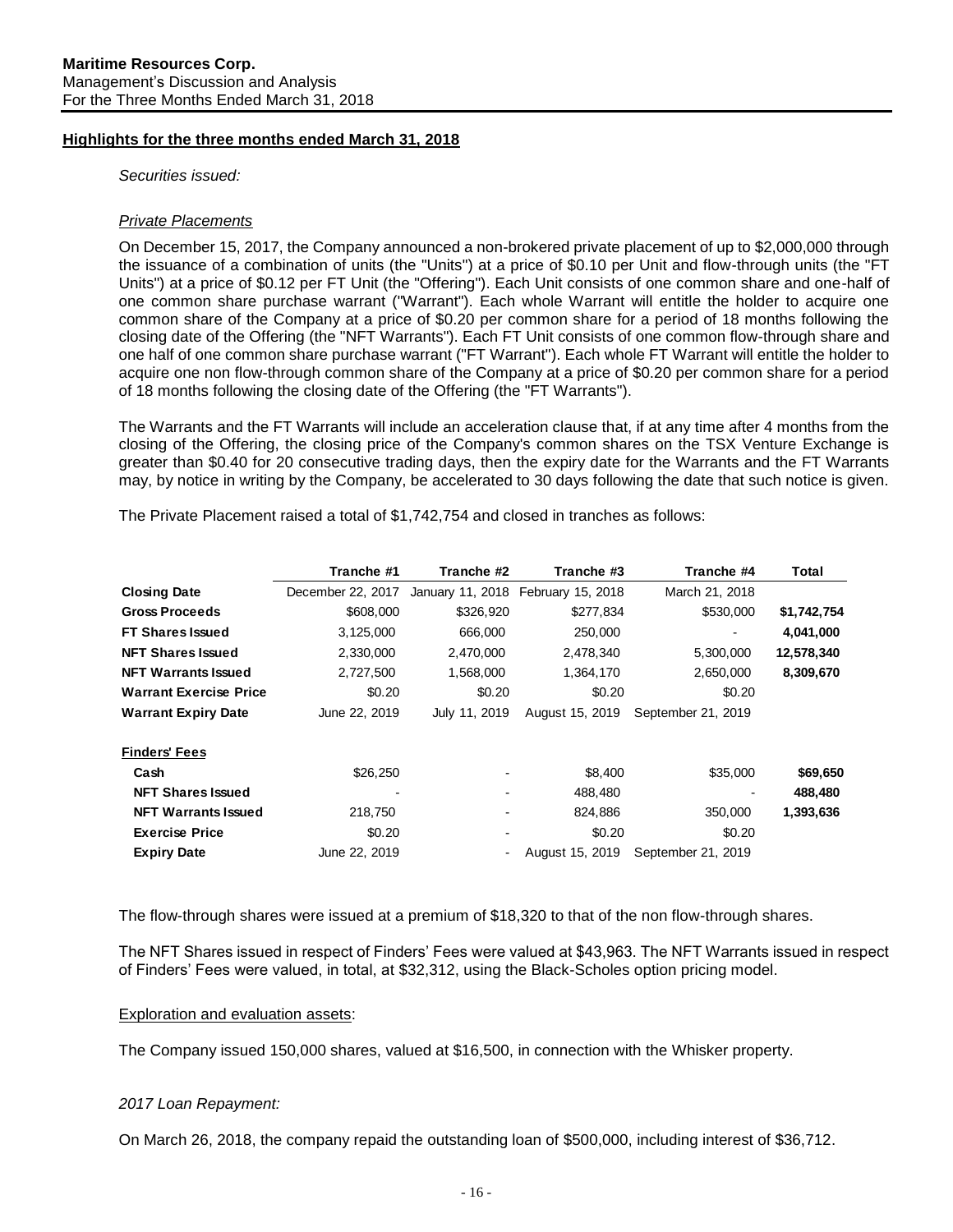# <span id="page-16-0"></span>**Subsequent Events**

- On April 13, 2018, Anaconda Mining Inc. ("Anaconda") made a formal unsolicited offer to the Company and its shareholders, to acquire all of the issued and outstanding shares of the Company. The offer contemplates the exchange of one common share of the Company for consideration of 0.390 of a common share in Anaconda. The offer will be open for acceptance until July 27, 2018. The Company has engaged legal counsel and financial advisors to evaluate Anaconda's offer as well as consider other strategic alternatives.
- On April 25, 2018, the Company received \$10,053 pursuant to an application made with the Newfoundland and Labrador government in respect of the Newfoundland and Labrador Mineral Incentive Junior Exploration Assistance Program ("JEAP") grant for exploration conducted during 2017.
- On April 27, 2018, the Company announced a non-brokered private placement to raise up to \$1,000,000 through the issuance of a combination of units (the "Units") at a price of \$0.10 per Unit and flow-through units (the "FT Units") at a price of \$0.12 per FT Unit. Each Unit consists of one common share and one-half of one common share purchase warrant ("Warrant"). Each whole Warrant will entitle the holder to acquire one common share of the Company at a price of \$0.20 per common share for a period of 18 months following the closing date of the Offering (the "NFT Warrants"). Each FT Unit consists of one common flow-through share and one half of one common share purchase warrant ("FT Warrant"). Each whole FT Warrant will entitle the holder to acquire one non flow-through common share of the Company at a price of \$0.20 per common share for a period of 18 months following the closing date of the Offering (the "FT Warrants"). The Warrants and the FT Warrants will include an acceleration clause that, if at any time after 4 months from the closing of the Offering, the closing price of the Company's common shares on the TSX Venture Exchange is greater than \$0.40 for 20 consecutive trading days, then the expiry date for the Warrants and the FT Warrants may, by notice in writing by the Company, be accelerated to 30 days following the date that such notice is given. The private placement is subject to TSX Venture Exchange approval and all securities issued will be subject to a four month hold period.
- On May 16, 2018, the Company entered into a purchase agreement with Inomin Mines to acquire over 3,225 hectares of mineral claims that extend the Hammerdown, Green Bay property. Under the terms of the agreement Maritime will earn 100% interest in the Inomin property over a 3-year period by spending \$600,000 in exploration (\$75,000 in year one), make cash payments totaling \$300,000 and issue 2.0 million shares of Maritime in accordance with the following schedule:
	- $\circ$  Upon signing pay \$25,000 and 500,000 shares;
	- $\circ$  Year one anniversary -- \$50,000 and 500,000 shares and \$75,000 work commitment;
	- $\circ$  Year two anniversary -- \$100,000 and 500,000 shares and \$150,000 work commitment;
	- $\circ$  Year three anniversary -- \$125,000 and 500,000 shares and \$375,000 work commitment;
	- o 1.0 % NSR of which 100% can be purchased for \$500,000
	- o The project also has an underlying NSR of 2.5% of which 1.5% can be purchased for \$1,000,000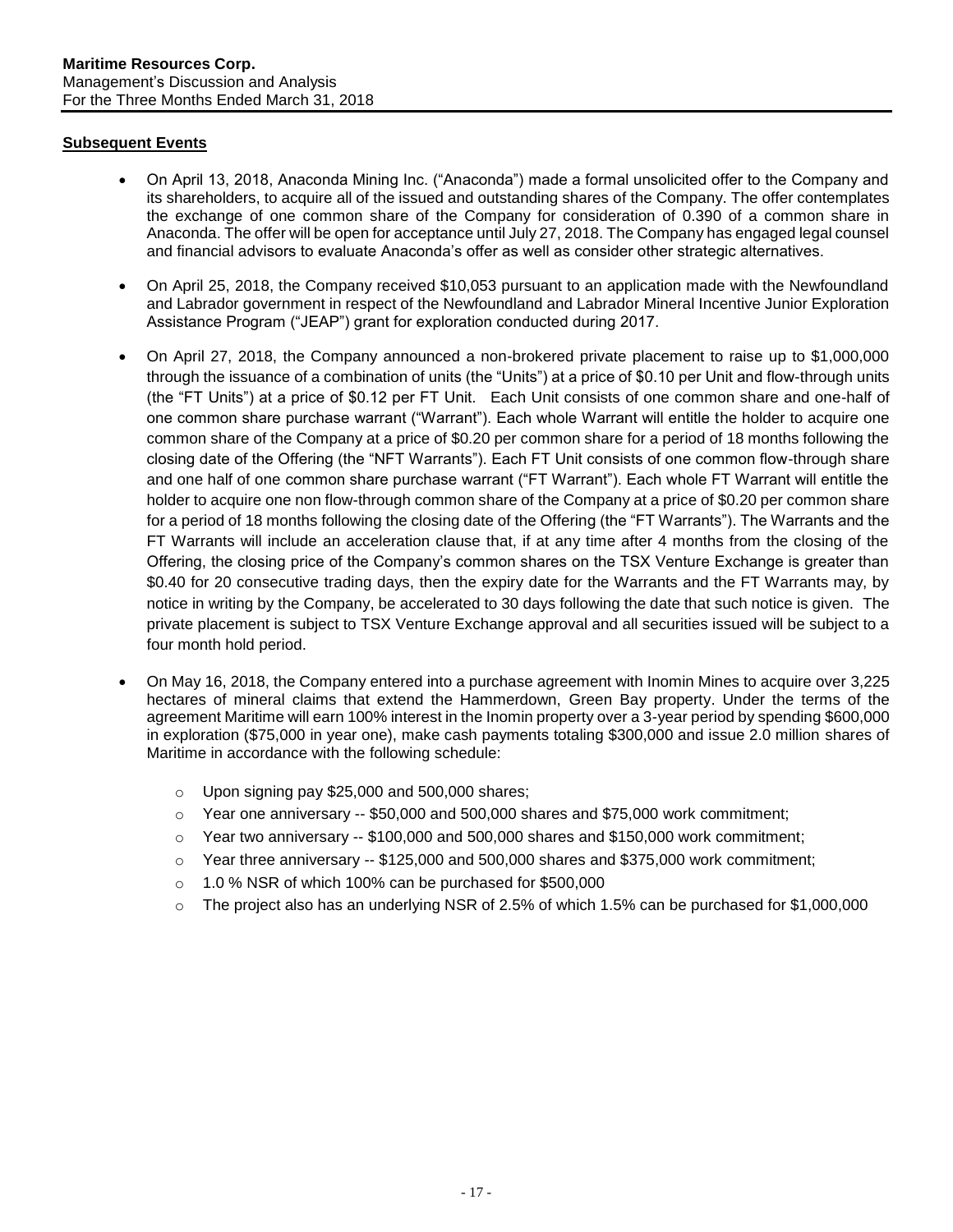# <span id="page-17-0"></span>**Summary of Quarterly Results**

The selected information set out below has been gathered from the previous eight quarterly financial statements for each respective financial period and is based on IFRS and Canadian GAAP.

|                                                         | 31-Mar       | 31-Dec     | 30-Sep     | $30 - Jun$     | 31-Mar      | 31-Dec       | 30-Sep                 | 30-Jun     |
|---------------------------------------------------------|--------------|------------|------------|----------------|-------------|--------------|------------------------|------------|
|                                                         | 2018         | 2017       | 2017       | 2017           | 2017        | 2016         | 2016                   | 2016       |
|                                                         | $Q1/18($ \$) | Q4/17 (\$) | Q3/17(\$)  | $Q2/17(\$)$    | $Q1/17(\$)$ | $Q4/16($ \$) | Q <sub>3/16(</sub> \$) | Q2/16(\$)  |
| <b>Exploration and</b><br>evaluation assets             | 6,676,462    | 6,469,604  | 6,164,584  | 5,972,425      | 6,004,297   | 5,826,365    | 5,303,921              | 5,064,295  |
| <b>Financing expense</b>                                | 66,675       | 71,475     | 50,929     | 37,221         | 2,466       | (5, 872)     | 13,934                 | 8,392      |
| G&A (incl. share based<br>compensation)                 | 426,511      | 619,643    | 244,545    | 376,316        | 348,437     | 69,857       | 918,553                | 274,763    |
| <b>Share-based payments</b>                             |              | 208,401    | 2,895      | 25,721         | 2,895       | (164, 941)   | 438,438                | 1,264      |
| Adjusted G&A (net of<br>share based payments)           | 426,511      | 411,242    | 241,650    | 350,595        | 345,542     | (95,084)     | 480,115                | 273,499    |
| Other comprehensive<br>income                           |              |            |            |                |             | (25,000)     | 25,000                 |            |
| Interest income                                         |              |            |            | $\overline{a}$ | 1,398       | 516          |                        |            |
| <b>Recovery on flow</b><br>through premium<br>liability | 26,044       | 72,685     |            |                |             |              |                        |            |
| Loss and<br>comprehensive loss                          | (400, 467)   | (546, 880) | (244, 627) | (375, 972)     | (347, 379)  | (94, 341)    | (893, 553)             | (274, 763) |
| Loss per share                                          |              |            |            |                |             |              |                        |            |
| -basic and diluted                                      | (0.01)       | (0.02)     | (0.00)     | (0.01)         | (0.01)      | (0.03)       | (0.02)                 | (0.01)     |

#### **Non-IFRS Financial Measures**

Due to the adoption of the accounting standard for share-based payments, the Company's general and administrative quarterly expenses have fluctuated significantly. The granting and vesting of stock options is at the discretion of the Board of Directors and the resulting expenses do not reflect the normal operations of the Company. The Company has included "adjusted general and administrative expenses" without the share-based payments to be more reflective of normal operations. This financial measurement does not have any standardized meaning prescribed by IFRS and may not be comparable to similar measures presented by other corporations or entities.

#### <span id="page-17-1"></span>**Discussion of Operations**

#### *Quarter ended March 31, 2018 ("Quarter") results as compared with the quarter ended March 31, 2017 ("Quarter 2017")*

The Company incurred total general and administrative expenses of \$426,511 during the Quarter (Quarter 2017: \$349,009). Included in general and administrative expenses are share-based payments, a non-cash item resulting from the application of the Black-Scholes Option Pricing Model using assumptions in respect of expected dividend yield average risk-free interest rates, expected life of the options and expected volatility. The Company had no revenue for the three months ended March 31, 2018 and 2017.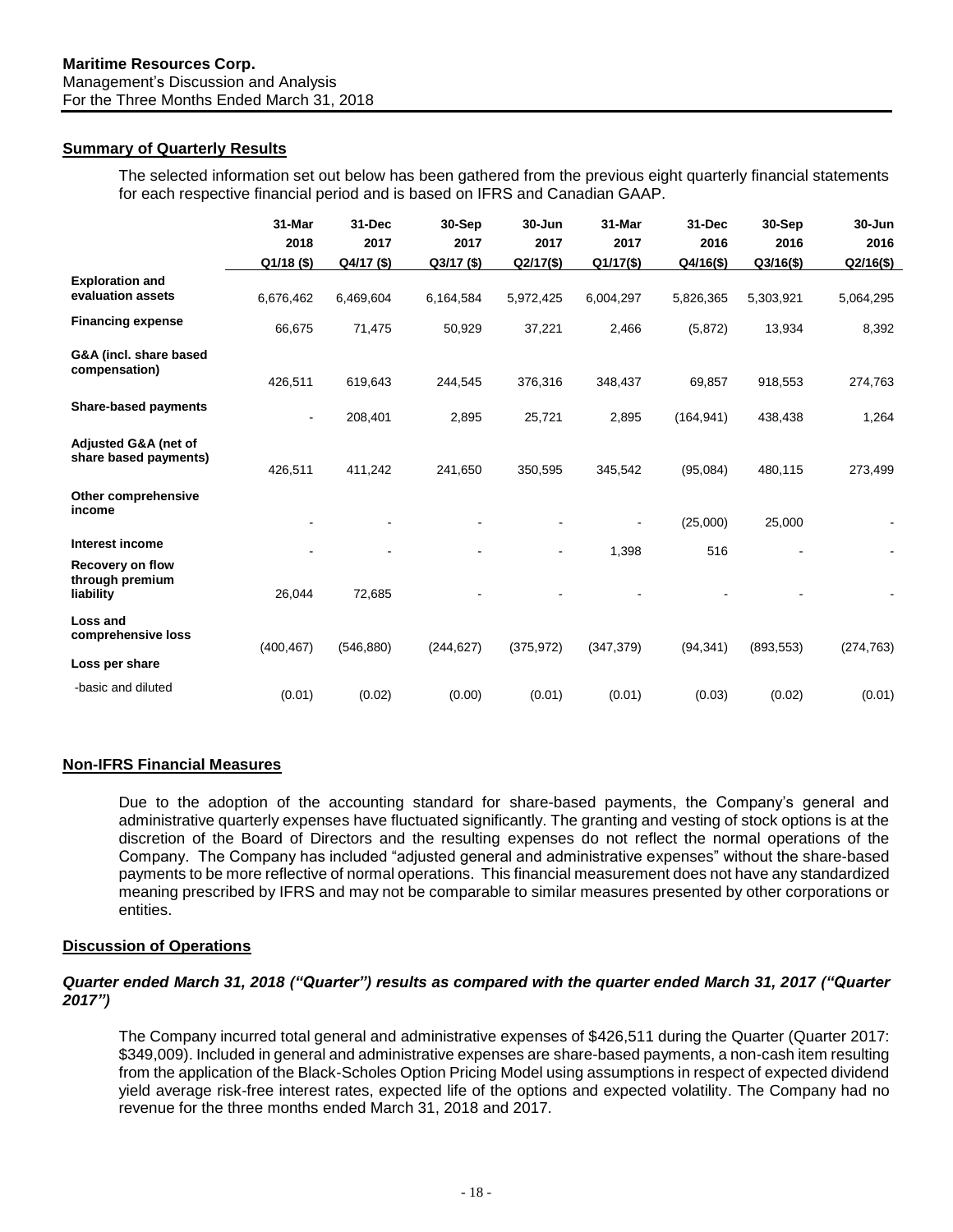The following are the major variances for the three months ended March 31, 2018 and 2017:

- Consulting expenses were \$87,000 (Quarter 2017: \$103,000). The decrease is the result of the previous CFO's consulting fees.
- Directors fees were \$4,500 (Quarter 2017: \$13,500). The decrease is a result of only one director receiving directors' fees.
- Financing expense and interest on loans payable were \$66,675 (Quarter 2017: \$2,466) which relate to the loans and amortization of the value of bonus shares and warrants issued to the lenders.
- Investor relations increased to \$165,147 (Quarter 2017: \$129,887) and relate to expenses pertaining to the engagement of advisors to evaluate the Anaconda offer, along with private placements and general communication with shareholders and interested parties.
- Share-based payments of \$Nil for the period (Quarter 2017: \$2,895) were recognized in respect of the vesting of stock option in connection with investor relations services.

# <span id="page-18-0"></span>**Liquidity and Capital Resources**

The financial statements are prepared on a 'going concern' basis, which contemplates that the Company will continue in operation for the foreseeable future and will be able to realize its assets and discharge its liabilities in the normal course of business. The Company's ability to continue as a going concern is dependent on its ability to raise additional funds or the attainment of profitable operations. The Company will need to raise or borrow money for exploration and administration expenditures, and to settle current liabilities, and to ensure it maintains sufficient funds to keep its claims and property agreements in good standing. Current sources of funding are undetermined and management continues to review potential financings options. Although the Company has been successful at raising funds in the past through the issuance of share capital, it is uncertain whether it will be successful or able to continue to do so in the future.

At March 31, 2018, the Company had:

- An accumulated (life to date) deficit of \$5,435,551 (December 31, 2017: \$5,107,389).
- Working capital of \$221,383 (December 31, 2017: working capital deficit of \$188,610).
- Cash of \$361,260 (December 31, 2017: \$387,117).
- Accounts payable and accrued liabilities, including interest payable of \$123,733 (December 31, 2017: \$150,442), which are due in the short term.
- Principal on loans of \$Nil (December 31, 2017: \$500,000).

# <span id="page-18-1"></span>**Related Party Transactions**

*Services*

Effective July 1, 2014 the Company entered into arrangement with an administration and exploration services contractor ("AESC") in which a director is a shareholder, pursuant to which it receives office, administrative and exploration services. For the periods ended March 31, 2018 and 2017, the Company was charged the following: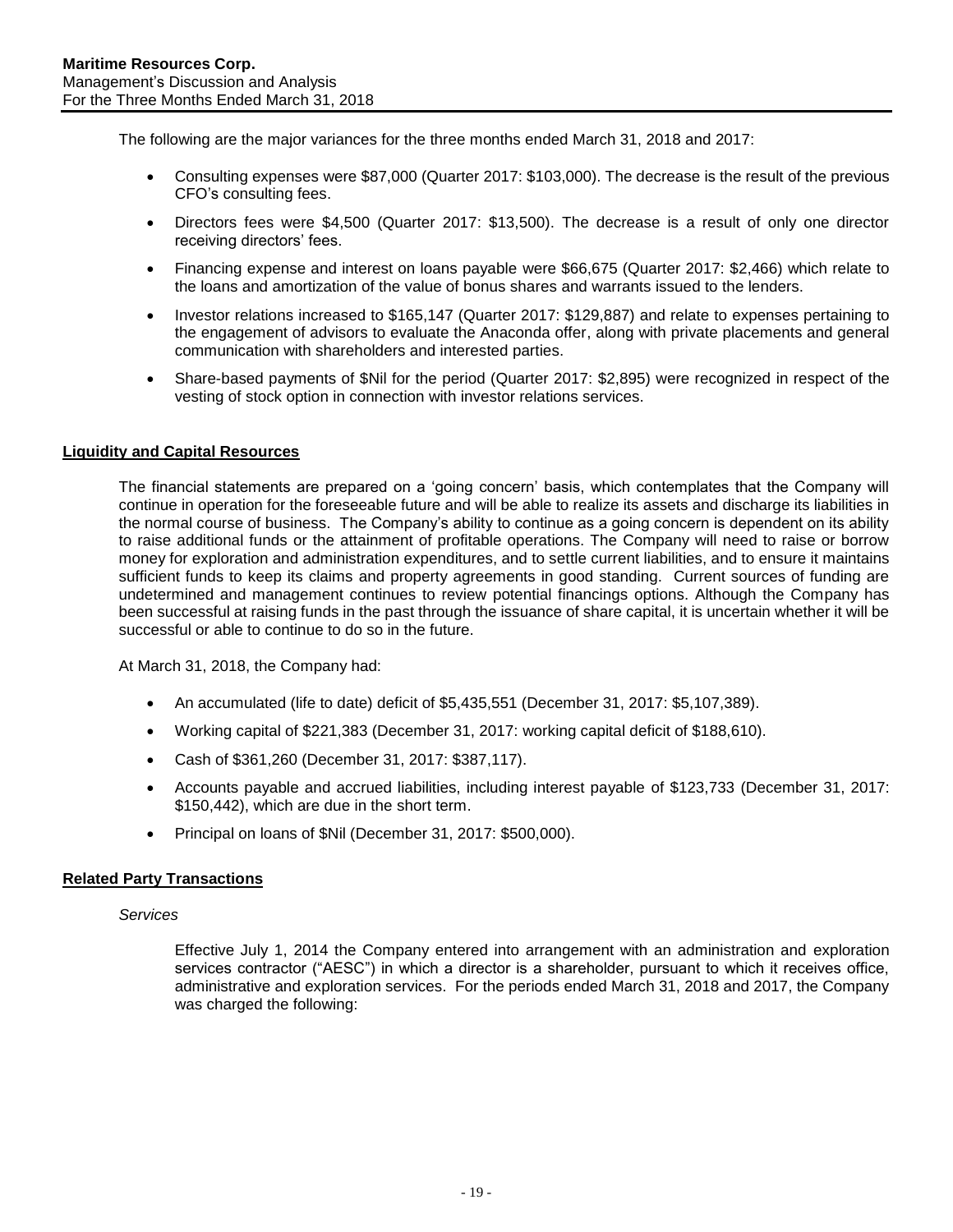|                       |              |        |   | For the Three Months Ended |  |  |
|-----------------------|--------------|--------|---|----------------------------|--|--|
|                       | March 31     |        |   |                            |  |  |
|                       | 2018<br>2017 |        |   |                            |  |  |
| Rent                  |              | 24,860 | S | 32,361                     |  |  |
| Office administration |              | 5,060  |   | 8,492                      |  |  |
|                       |              | 29.920 |   | 40.853                     |  |  |

At March 31, 2018, the company had advanced \$10,475 (2017: owed \$13,768) to AESC.

#### *Loans*

In respect of the 2014 Notes (Note 9), as at December 31, 2017 the Company owed interest of \$Nil (2016: \$20,438) and principal of \$Nil (2016: \$100,000) to related party. On December 31, 2017, \$100,000, and interest of \$30,438 was repaid.

#### **Compensation of Key Management Personnel**

Key management personnel consists of Douglas Fulcher (CEO, President and a Director of the Company), Jeannine Webb (CFO until June 14, 2017), Niina Makela (CFO, effective June 15, 2017) Bernard Kahlert (VP, Exploration), Janice Davies (Corporate Secretary until October 31, 2016), Jacqueline Collins (Corporate Secretary effective November 1, 2016), Andrew Pooler (COO effective June 1, 2016), Allan Williams (Director and Consultant) and Peter Mercer (a non-executive Director of the Company), David McCue (a non-executive Director until April 24, 2017) and Maynard Brown (a non-executive Director until July 24, 2017).

| Consulting | Digga Holdings, a company owned by Douglas Fulcher, CEO                                                           |
|------------|-------------------------------------------------------------------------------------------------------------------|
|            | Neon Rainbow Holdings Ltd., a company owned by Allan Williams, Director                                           |
|            | J Collins Consulting, a company owned by Jacqueline Collins, Corporate Secretary                                  |
|            | Venturex Consulting, a company owned by Jeannine Webb, CFO                                                        |
|            | Pamicon Developments, a company in which Douglas Fulcher, CEO and President, and<br>a director, is a shareholder. |
|            | Geological consulting B.H. Kahlert & Associates Ltd., is a company owned by Bernard Kahlert, VP of Exploration    |

The remuneration, including stock-based compensation, of key management personnel during the three months ended March 31, 2018 and 2017 were as follows:

|                                      |              |         | March 31 | For the Three Months Ended |  |
|--------------------------------------|--------------|---------|----------|----------------------------|--|
|                                      | 2018<br>2017 |         |          |                            |  |
| Consulting                           | \$           | 87,000  | S        | 87,000                     |  |
| Contract wages <sup>(1)</sup>        |              | 19,500  |          | 37,500                     |  |
| Directors' fees                      |              | 4,500   |          | 13,500                     |  |
| Geological consulting <sup>(2)</sup> |              | 60,600  |          | 33,600                     |  |
|                                      |              | 171,600 | \$       | 171,600                    |  |

(1) Included in Administration on the Statement of Loss and Comprehensiv e Loss

(2) Included in Geology and Report Writing within Exploration and Ev aluation Assets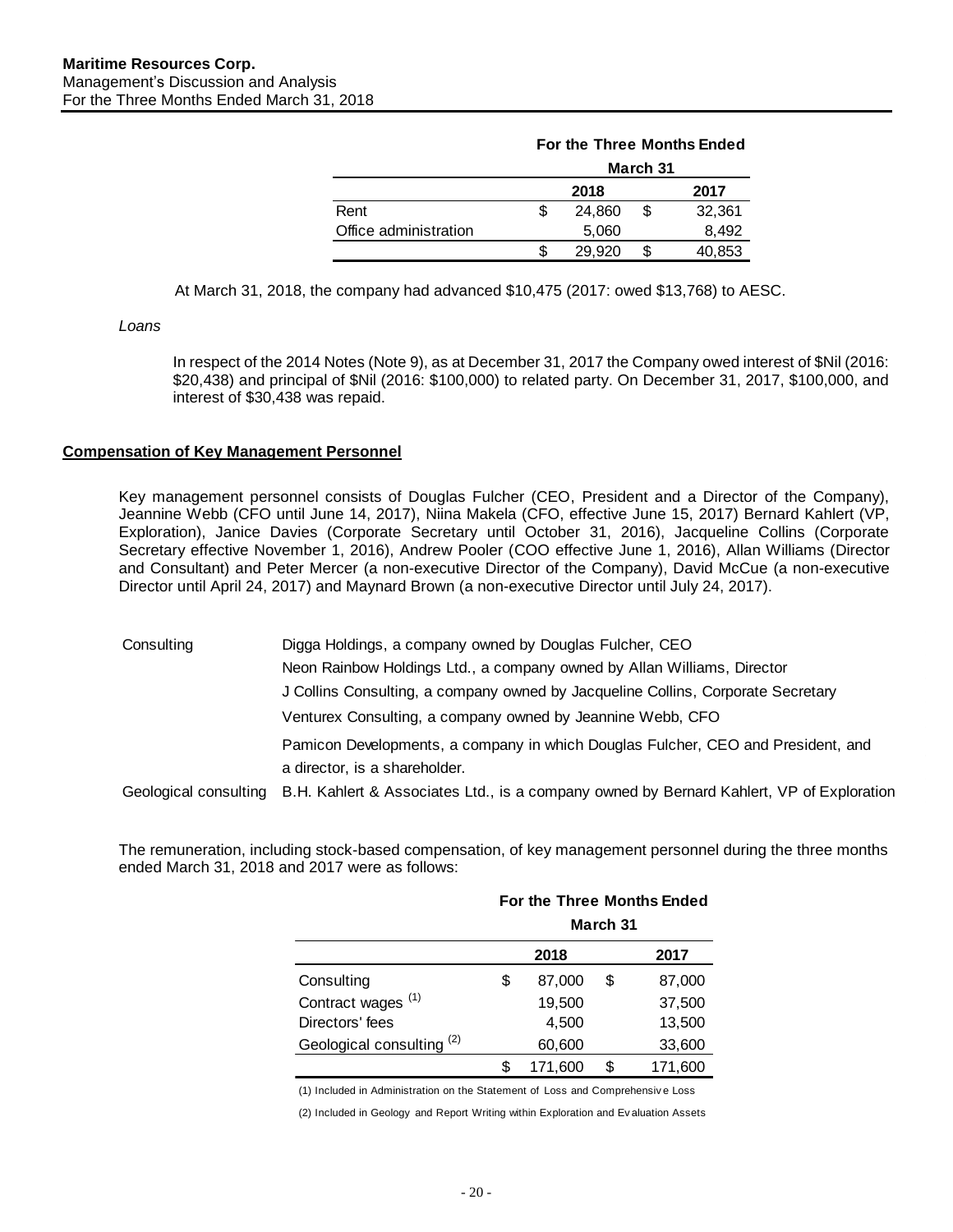At March 31, 2018, in respect of services provided to and expenses incurred on behalf of the Company during the period ended March 31, 2018, the Company owed \$2,875 (December 31, 2017: advanced \$20,750) to the CEO and a director of the Company, \$5,872 (December 31, 2017: \$Nil) to a director of the Company, \$3,572 (December 31, 2017: \$13,500) to a director of the Company.

#### <span id="page-20-0"></span>**Proposed Transactions**

There are no proposed transactions to be reported.

#### <span id="page-20-1"></span>**Off Balance Sheet Arrangements**

The Company has no off balance sheet arrangements.

#### <span id="page-20-2"></span>**Risks and Uncertainties Related to the Company's Business**

Resource exploration is a speculative business and involves a high degree of risk. There is a significant probability that the expenditures made by the Company in exploring its properties will not result in discoveries of commercial quantities of minerals. A high level of ongoing expenditures is required to locate and estimate ore reserves, which are the basis for further development of a property. Capital expenditures to attain commercial production stage could be substantial. The following sets out the principal risks faced by the Company.

#### *Exploration*

The Company is seeking mineral deposits on exploration projects where there are not yet established commercial quantities. There can be no assurance that economic concentrations of minerals will be determined to exist on the Company's property holdings within existing investors' investment horizons or at all. The failure to establish such economic concentrations could have a material adverse outcome on the Company and its securities. The Company's planned programs and budgets for exploration work are subject to revision at any time to take into account results to date. The revision, reduction or curtailment of exploration programs and budgets could have a material adverse outcome on the Company and its securities.

#### *Market*

The Company's securities trade on public markets and the trading value thereof is determined by the evaluations, perceptions and sentiments of both individual investors and the investment community taken as a whole. Such evaluations, perceptions and sentiments are subject to change; both in short term time horizons and longer term time horizons. An adverse change in investor evaluations, perceptions and sentiments could have a material adverse outcome on the Company and its securities.

#### *Commodity Price*

The Company's exploration projects are primarily related to exploration for gold and other precious metals in Canada. These minerals have recently been the subject of significant price fluctuations, and as such, there can be no assurance that that investors' evaluations, perceptions, beliefs and sentiments will continue to favour these target commodities. An adverse change in these commodities' prices, or in investors' beliefs about trends in those prices, could have a material adverse outcome on the Company and its securities.

#### *Title*

Although the Company has exercised the usual due diligence with respect to title to properties in which it has interests, there is no guarantee that title to the properties will not be challenged or impugned. The Company's mineral property interests may be subject to prior unregistered agreements or transfers or land claims, and title may be affected by undetected defects.

#### *Financing*

Exploration and development of mineral deposits is an expensive process, and frequently the greater the level of interim stage success the more expensive it can become. The Company has no producing properties and generates no operating revenues; therefore, for the foreseeable future, it will be dependent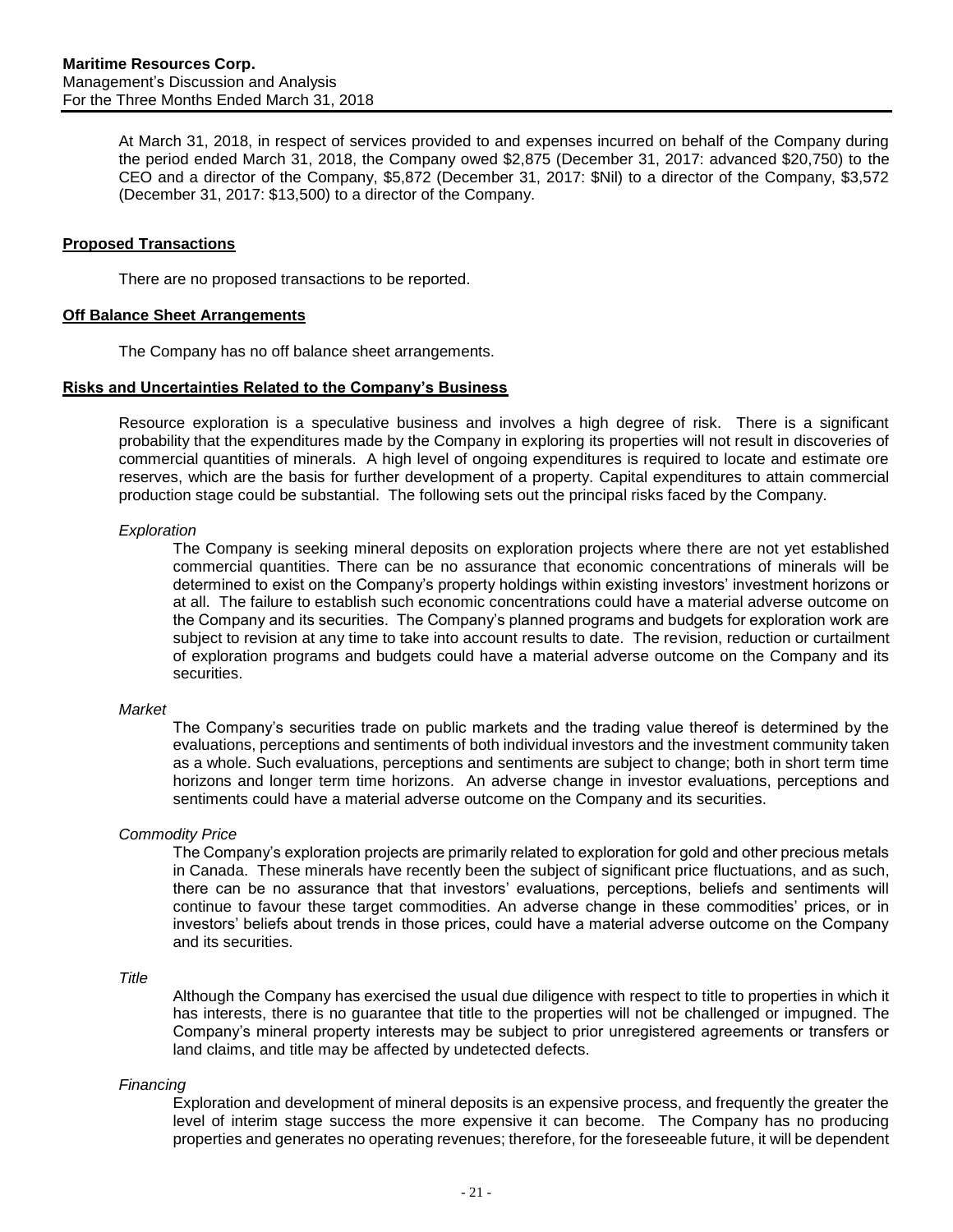upon selling equity in the capital markets to provide financing for its continuing substantial exploration budgets. While the Company has been successful in obtaining financing from the capital markets for its projects in recent years, there can be no assurance that the capital markets will remain favourable in the future, and/or that the Company will be able to raise the financing needed to continue its exploration programs on favourable terms, or at all. Restrictions on the Company's ability to finance could have a material adverse outcome on the Company and its securities.

#### *Share Price Volatility and Price Fluctuations*

In recent years, the securities markets in Canada have experienced a high level of price and volume volatility, and the market prices of securities of many companies, particularly junior mineral exploration companies, like the Company, have experienced wide fluctuations which have not necessarily been related to the operating performance, underlying asset values or prospects of such companies. There can be no assurance that these price fluctuations and volatility will not continue to occur.

#### *Key Personnel*

The Company's exploration efforts are dependent to a large degree on the skills and experience of certain of its key personnel. The Company does not maintain "key man" insurance policies on these individuals. Should the availability of these persons' skills and experience be in any way reduced or curtailed, this could have a material adverse outcome on the Company and its securities.

#### *Competition*

Significant and increasing competition exists for the limited number of mineral property acquisition opportunities available. As a result of this competition, some of which is with large established mining companies with substantial capabilities and greater financial and technical resources than the Company, the Company may be unable to acquire additional attractive mineral properties on terms it considers acceptable.

#### *Realization of Assets*

Exploration and evaluation assets comprise a substantial portion of the Company's assets. Realization of the Company's investment in these assets is dependent upon the establishment of legal ownership, the attainment of successful production from the properties or from the proceeds of their disposal. Resource exploration and development is highly speculative and involves inherent risks. While the rewards if an ore body is discovered can be substantial, few properties that are explored are ultimately developed into producing mines. There can be no assurance that current exploration programs will result in the discovery of economically viable quantities of ore. The amounts shown for acquisition costs and deferred exploration expenditures represent costs incurred to date and do not necessarily reflect present or future values.

#### *Environmental and Other Regulatory Requirements*

The current or future operations of the Company, including development activities and commencement of production on its properties, require permits from various governmental authorities and such operations are and will be subject to laws and regulations governing prospecting, development, mining, production, exports, taxes, labour standards, occupational health, waste disposal, toxic substances, land use, environmental protection, safety and other matters. Companies engaged in the development and operation of mines and related facilities could experience increased costs, and delays in production and other schedules as a result of the need to comply with applicable laws, regulations and permits. There can be no assurance that approvals and permits required to commence production on its properties will be obtained on a timely basis, or at all. Additional permits and studies, which may include environmental impact studies conducted before permits can be obtained, may be necessary prior to operation of the properties in which the Company has interests and there can be no assurance that the Company will be able to obtain or maintain all necessary permits that may be required to commence construction, development or operation of mining facilities at these properties on terms which enable operations to be conducted at economically justifiable costs. Failure to comply with applicable laws, regulations, and permitting requirements may result in enforcement actions thereunder, including orders issued by regulatory or judicial authorities causing operations to cease or be curtailed, and may include corrective measures requiring capital expenditures, installation of additional equipment, or remedial actions. Parties engaged in mining operations or extraction operations may be required to compensate those suffering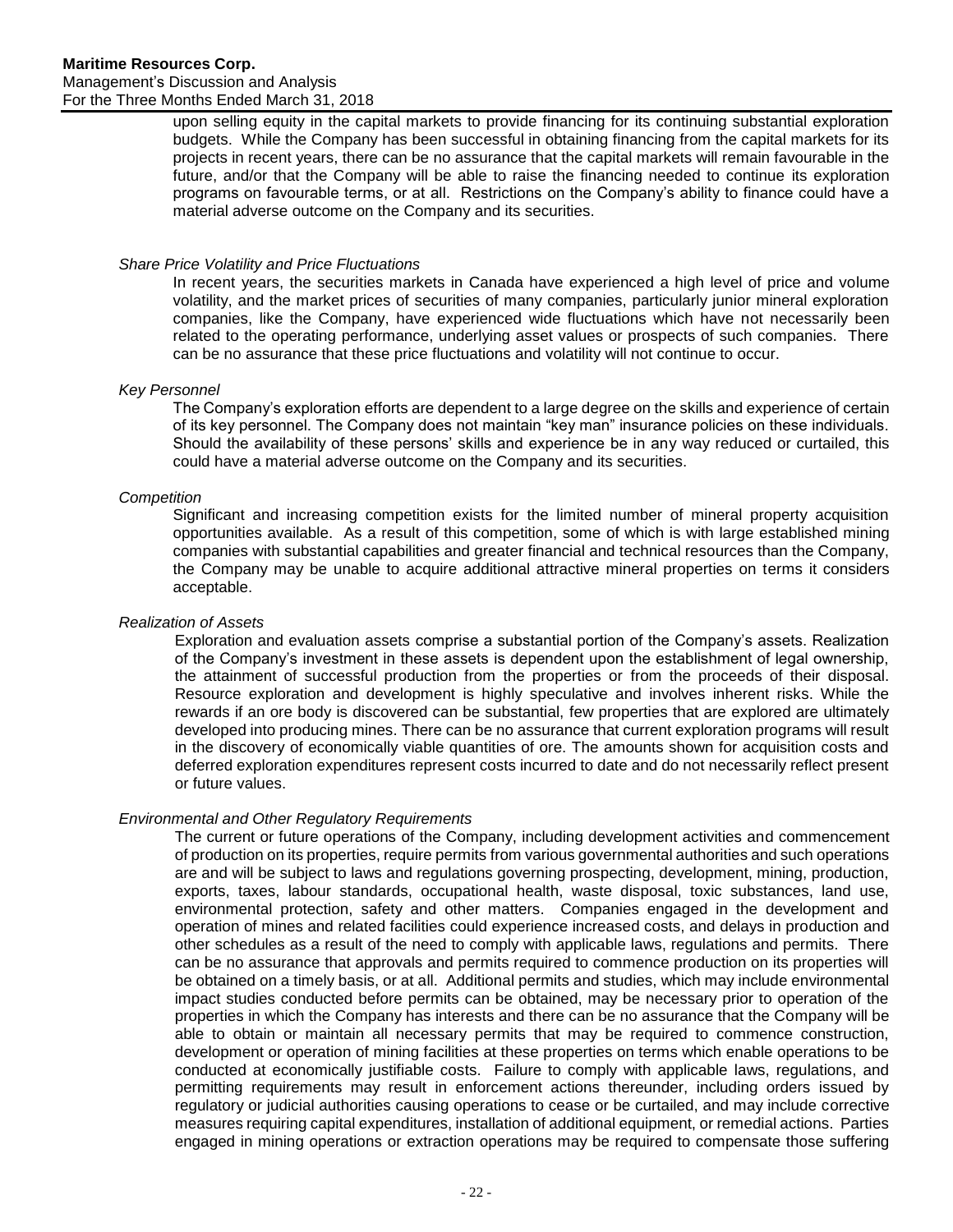loss or damage by reason of such activities and may have civil or criminal fines or penalties imposed for violations of applicable laws or regulations.

Amendments to current laws, regulations and permits governing operations and activities of mining companies, or more stringent implementation thereof, could have a material adverse impact on the Company and cause increases in capital expenditures or production costs or reduction in levels of production at producing properties or abandonment or delays in development of new mineral exploration properties. To the best of the Company's knowledge, it is currently operating in compliance with all applicable environmental regulations.

#### *History of Net Losses; Accumulated Deficit; Lack of Revenue from Operations*

The Company has incurred net losses to date. The Company has not yet had any revenue from the exploration activities on its properties. Even if the Company commences development of certain of its properties, the Company may continue to incur losses. There is no certainty that the Company will produce revenue, operate profitably or provide a return on investment in the future.

#### *Uninsurable*

The Company and its subsidiaries may become subject to liability for pollution, fire, explosion and other risks against which it cannot insure or against which it may elect not to insure. Such events could result in substantial damage to property and personal injury. The payment of any such liabilities may have a material, adverse effect on the Company's financial position.

#### *Legal Proceedings*

As at the date of the Report, there were no legal proceedings against or by the Company.

#### *Critical Accounting Estimates*

In the preparation of financial information, management makes judgments, estimates and assumptions that affect, amongst other things, the carrying value of its mineral property assets. All deferred mineral property expenditures are reviewed, on a property-by-property basis, to consider whether there are any conditions that may indicate impairment. When the carrying value of a property exceeds its net recoverable amount that may be estimated by quantifiable evidence of an economic geological resource or reserve, joint venture expenditure commitments or the Company's assessment of its ability to sell the property for an amount exceeding the deferred costs, a provision is made for the impairment in value. Management's estimates of exploration, operating, capital and reclamation costs, if any, are subject to certain risks and uncertainties which may affect the recoverability of mineral property costs. Although management has used its best judgment to estimate of these factors, it is possible that changes could occur in the near term that could adversely affect management's estimate of the net cash flow to be generated from its properties. The Company also uses the Black-Scholes Option Pricing Model in relation to share based payments. Option pricing models require the input of highly subjective assumptions including the expected price volatility. Changes in the subjective input assumptions can materially affect the fair value estimate, and therefore the existing models do not necessarily provide a reliable single measure of the fair value of the Company's stock options granted/vested during the period.

#### <span id="page-22-0"></span>**Other MD&A Disclosure Requirements**

#### **New Accounting Policies, Standards, Amendments and Interpretations Affecting Future Year-Ends**

The Company has adopted the following new standard, along with any consequential amendments, prior to or effective January 1, 2018. These changes were made in accordance with the applicable transitional provisions, and did not impact the Company's condensed interim financial statements.

- IFRS 2, "Share-based payment" (amended standard) is effective for annual periods beginning on or after January 1, 2018.
- IFRS 7, "Financial Instruments: Disclosure" is effective for annual periods beginning on or after January 1, 2018.
- IFRS 9, "Financial Instruments: Classification and Measurement": is effective for annual periods beginning on or after January 1, 2018. The Company adopted IFRS 9 retrospectively, without restatement of prior year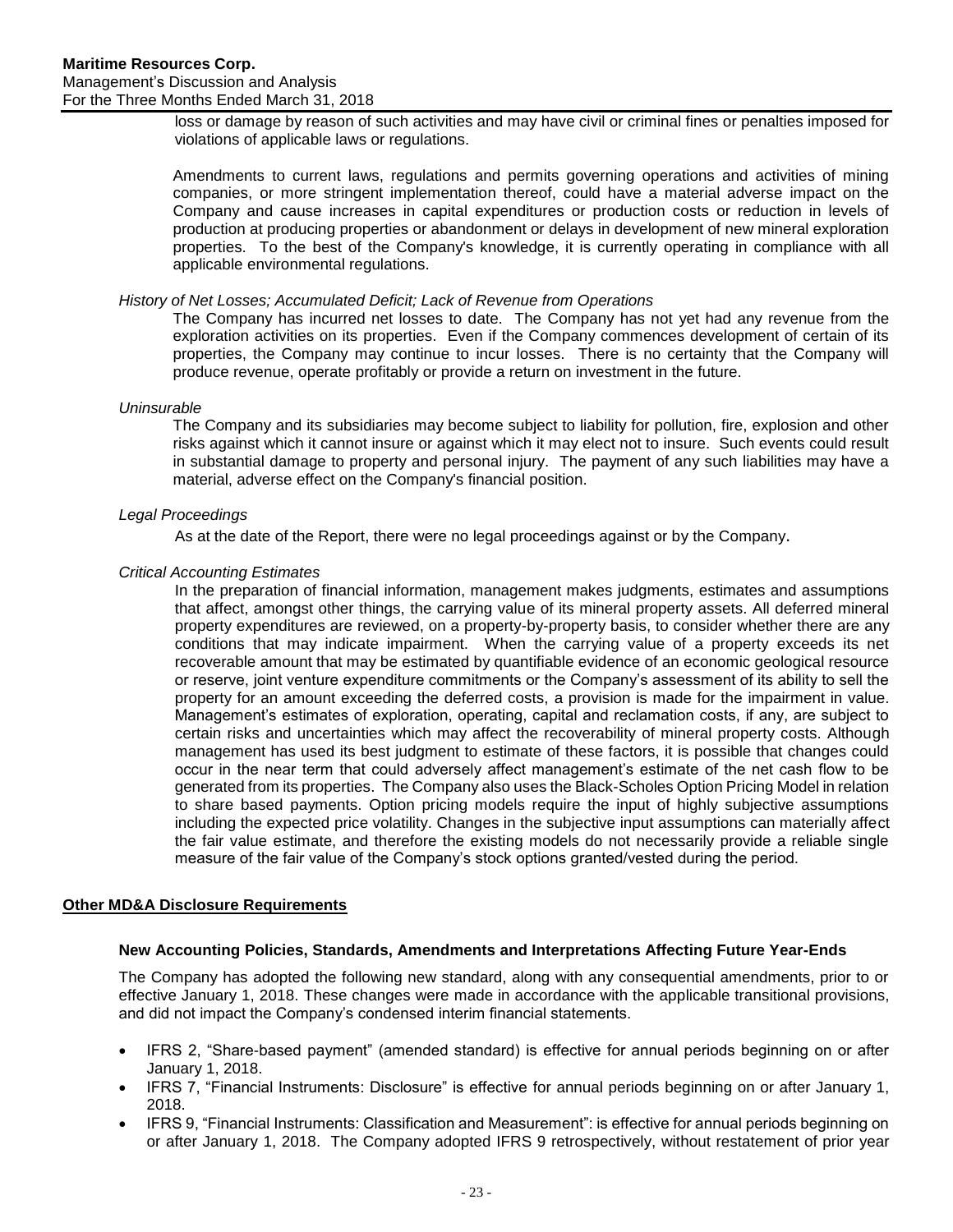financial statements. IFRS 9 replaces the provisions of IAS 39, Financial Instruments: Recognition and Measurement ("IAS 39") that relate to the recognition, classification, and measurements of financial assets and financial liabilities, derecognition of financial instruments and impairment of financial assets. IFRS 9 uses a single approach to determine whether a financial asset is classified and measured at amortized cost or fair value. The approach in IFRS 9 is based on how the Company manages its financial instruments and the contractual cash flow characteristics of the financial asset. Most of the requirements in IAS 39 for classification and measurement of financial liabilities were carried forward in IFRS 9. The application of IFRS 9 did not impact the Company's classification and measurement of financial assets and liabilities, and there was also no impact to the carrying value of any of the Company's financial assets or liabilities on the date of transition.

Accounting Standards Issued but not yet in Effect

• IFRS 16, "Leases": is effective for annual periods beginning on or after January 1, 2019.

The Company is currently evaluating the impact of these new and amended standards on its financial statements.

# **Financial Instruments & Other Instruments**

The Company has classified its cash as fair value through profit or loss (using level 1 of the fair value hierarchy); receivables (excluding tax arrangements) as loans and receivables; and accounts payable and accrued liabilities and loans as other financial liabilities.

(a) Fair value

The carrying values of cash, receivables, and accounts payable and accrued liabilities approximate their fair values due to the short-term maturity of these financial instruments.

(b) Credit risk

Credit risk is the risk that a counter party to a financial instrument will fail to discharge its contractual obligations. The Company is exposed to credit risk with respect to its cash, restricted cash and receivables, other than Goods and Services Tax ("GST") and government funding which may be receivable. The maximum exposure to loss arising from accounts receivable is equal to their carrying amounts.

The Company manages credit risk with respect to its cash by maintaining demand deposits with a major Canadian financial institution; however, this exposes the Company's cash to concentration of credit risk as all amounts are held at a single institution.

There were no changes in the Company's approach to risk during the period ended March 31, 2018.